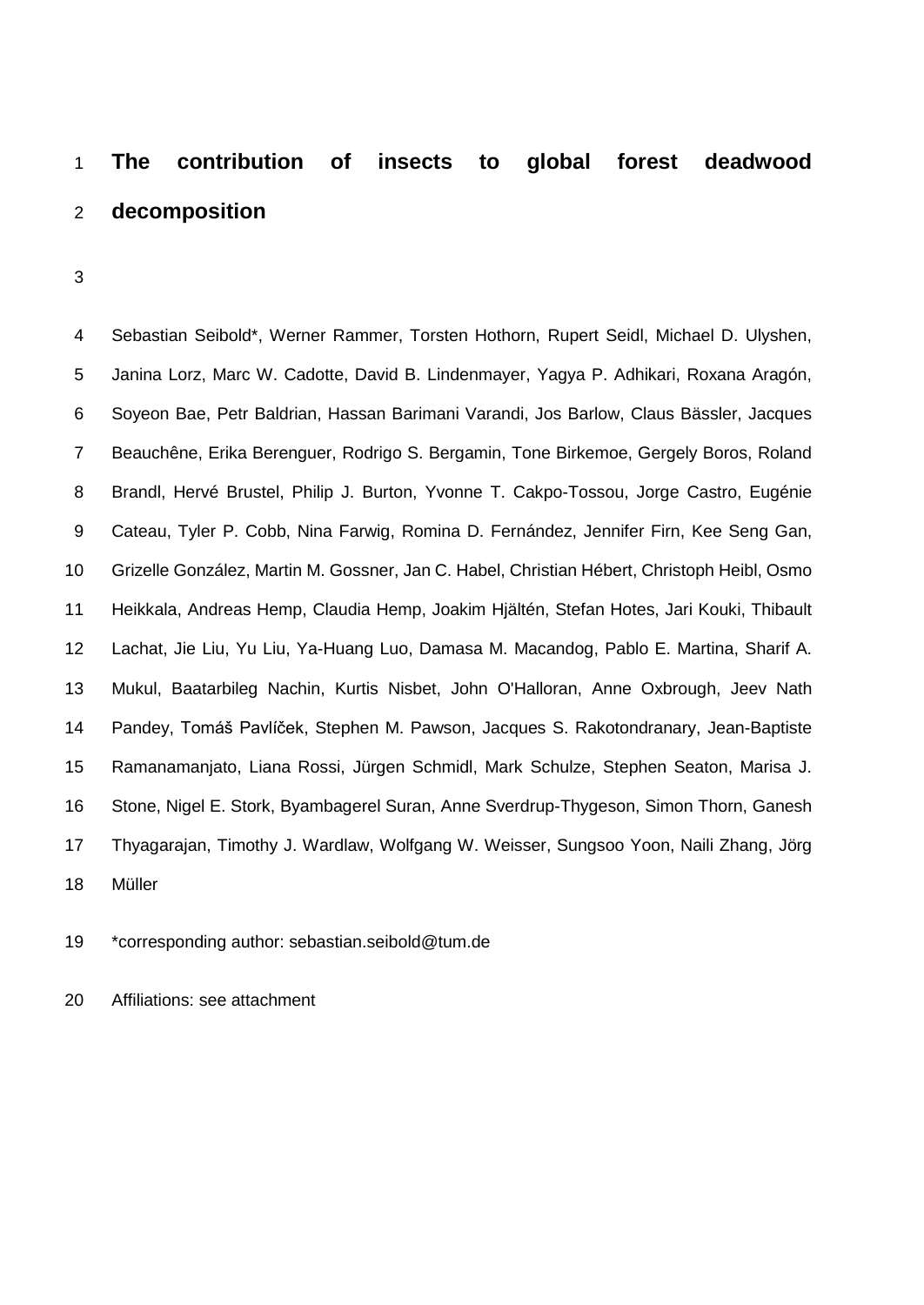#### **Summary**

 **The amount of carbon stored in deadwood is equivalent to about 8% of global forest**  23 carbon stocks<sup>1</sup>. Deadwood decomposition is largely governed by climate<sup>2–5</sup> with **decomposer groups, such as microbes and insects, contributing to variations in decomposition rates<sup>2,6,7</sup>. At the global scale, the contribution of insects to deadwood decomposition and carbon release remains poorly understood**<sup>7</sup> **. Here we present a field experiment of wood decomposition across 55 forest sites on six continents. We find that deadwood decomposition rates increase with temperature, with the strongest temperature effect at high precipitation levels. Precipitation affects decomposition rates negatively at low temperature and positively at high temperatures. As net effect, including direct consumption and indirect effects via interactions with microbes, insects accelerate decomposition in tropical forests (3.9% median mass loss per year). In temperate and boreal forests we find weak positive and negative effects with a median mass loss of 0.9% and -0.1% per year, respectively. Furthermore, we apply the experimentally derived decomposition function to a global map of deadwood carbon synthesised from empirical and remote sensing data. This allows for a first estimate of 10.9 ± 3.2 Pg yr-1 of carbon released from deadwood globally, with 93% originating from tropical forests. Globally, the net effect of insects accounts for a carbon flux of 3.2 ± 0.9 Pg yr-1 or 29% of the total carbon released from deadwood, which highlights the functional importance of insects for deadwood decomposition and the global carbon cycle.**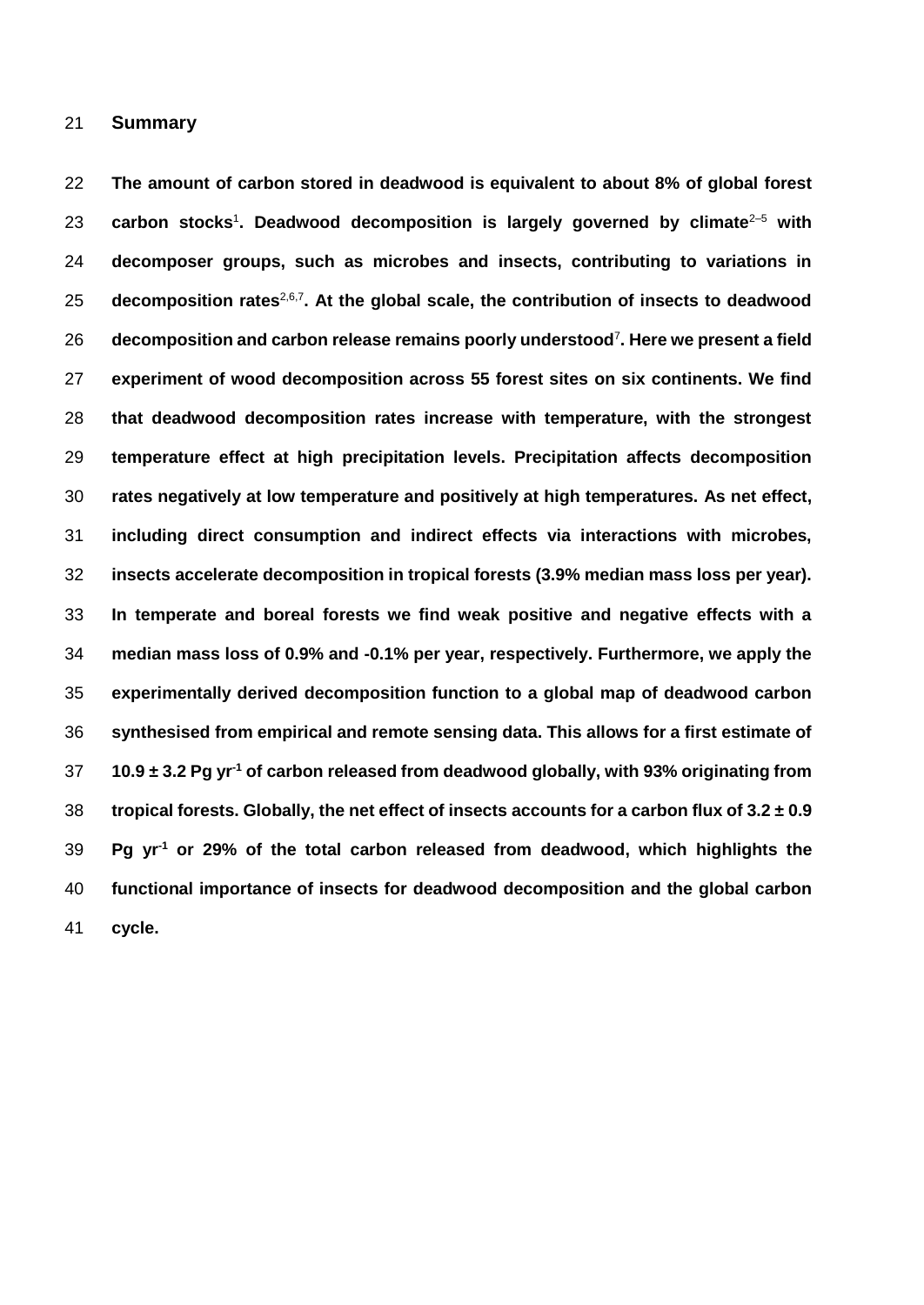#### 42 **Main**

43 The world's forests are an important carbon sink<sup>1</sup>, but global climate change is affecting carbon 44 sequestration and release by altering tree growth<sup>8,9</sup>, mortality<sup>10,11</sup> and decomposition<sup>12,13</sup>. 45 Hence, a comprehensive understanding of the forest carbon cycle and its climate sensitivity 46 is critical for improving global climate change projections. While past research has focused 47 strongly on sequestration<sup>14,15</sup>, carbon release, including the decomposition of deadwood, 48 remain poorly understood<sup>7,16</sup>. Deadwood currently stores 73  $\pm$  6 Pg (Petagram, 10<sup>15</sup> g) of 49 carbon globally, which is about 8% of the global forest carbon stock<sup>1</sup> and 8.5% of atmospheric 50 carbon<sup>17</sup>. Deadwood decomposition is largely governed by climate<sup>2–5</sup>, with the activity of 51 different decomposer groups contributing to the considerable variation in decomposition 52 rates<sup>2,6,7</sup>. Recently, the role of fungi in forest carbon cycling has received much attention<sup>2,6</sup> and 53 they are believed to be the principal decomposers of deadwood<sup>5-7</sup>. While local and regional-54 scale studies indicate that insects can also make a considerable contribution to wood 55 decomposition<sup>7</sup>, global assessments quantifying the role of microbes and insects are lacking. 56 Given the sensitivity of insects to climate change<sup>19,20</sup> and the observed declines in insect 57 biodiversity<sup>21–23</sup>, a better understanding of the interactions between insect decomposers and 58 climate is needed to more robustly project carbon flux from deadwood and the role of 59 deadwood in the global forest carbon sink $11,16,24$ .

 Here, we quantified the role of deadwood-decomposing insects relative to climate by conducting standardised field experiments of wood decomposition across 55 sites on six continents (Fig. 1a). Our sites were selected to capture the gradient of temperature and precipitation conditions under which forests occur globally. Insects and other animals (hereafter collectively termed insects for brevity) had unrestricted access to wood placed on the forest floor in the *uncaged* treatment in our experiment, while they were excluded from wood in the *closed cage* treatment using mesh cages (Extended Data Fig. 1). Our estimate of the effect of insects on wood decomposition was quantified as the difference between decomposition rates in the *uncaged* and *closed cage* treatments. This measure can be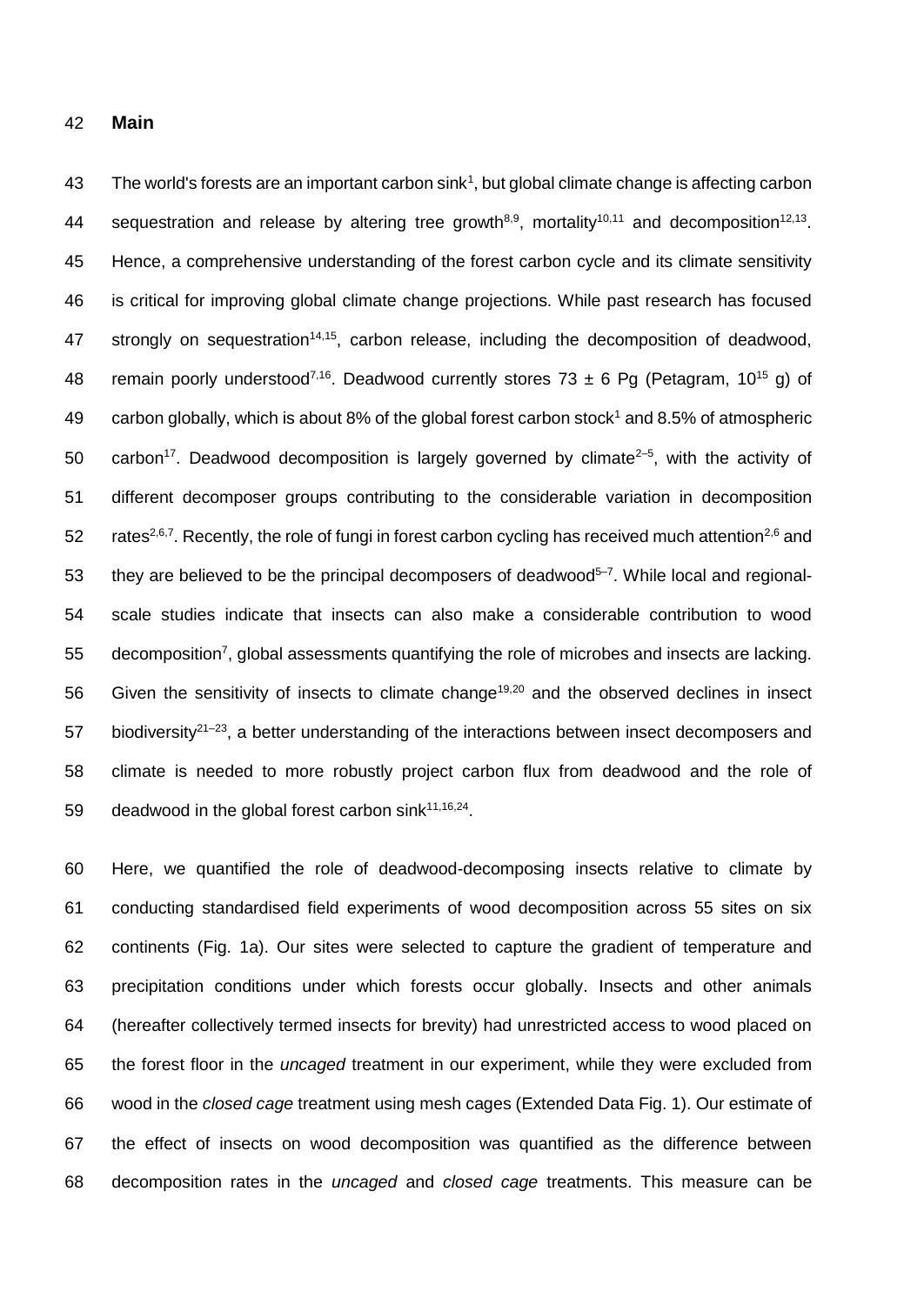considered the "net effect of insects", consisting of direct consumption of wood by insects and indirect effects via interactions with microbes. The latter include, for example, competition for resources, grazing on fungal mycelia, creation of entry ports or vectoring, and can thus either 72 increase<sup>25</sup> or decrease wood decomposition<sup>26,27</sup>. Consequently, direct consumption by insects could be higher than our net estimate where insect-microbe interactions decrease decomposition rates. To explore effects of caging on microclimatic conditions and decomposition rates, we implemented a third treatment (*open cage*) using cages with holes, allowing insects access to wood samples under similar microclimatic conditions to those in the *closed cage* treatment (Supplementary Information section 1). We assessed wood decomposition as mass loss over a period of up to three years for wood samples with bark (~3 cm in diameter, 50 cm in length) of locally dominant native tree species (142 tree species in total) as well as for standardized wooden dowels without bark. In total, we recorded wood mass loss for 4437 individual samples. We used a Gaussian generalized linear mixed log-link model with site-specific random effects to quantify the influence of insects (*uncaged* vs. *closed cage*), site-level temperature and precipitation as well as type of wood (angiosperm vs. gymnosperm) on the annual rates of wood mass loss. Although some influence of caging on microclimate cannot be ruled out, we focused on the comparison between *uncaged* and *closed cage* treatments, because analyses across treatments indicated that this comparison provides 87 the most robust estimate for the net effect of insects on wood decomposition (Supplementary Information section 1; Extended Data Table 1; Extended Data Fig. 2).

 To provide a first estimate of the global carbon flux from deadwood decomposition (henceforth referred to as deadwood carbon release) and to quantify the functional importance of insects for global deadwood carbon, we applied the model derived from our decomposition experiment to a novel global deadwood carbon map (Fig. 1a), which we synthesized from empirical and remote-sensing data. As the global modelling of deadwood remains challenging, we conducted in-depth analyses of uncertainty, evaluating the decomposition function derived 95 from our experiment against independent empirical data and quantifying the relative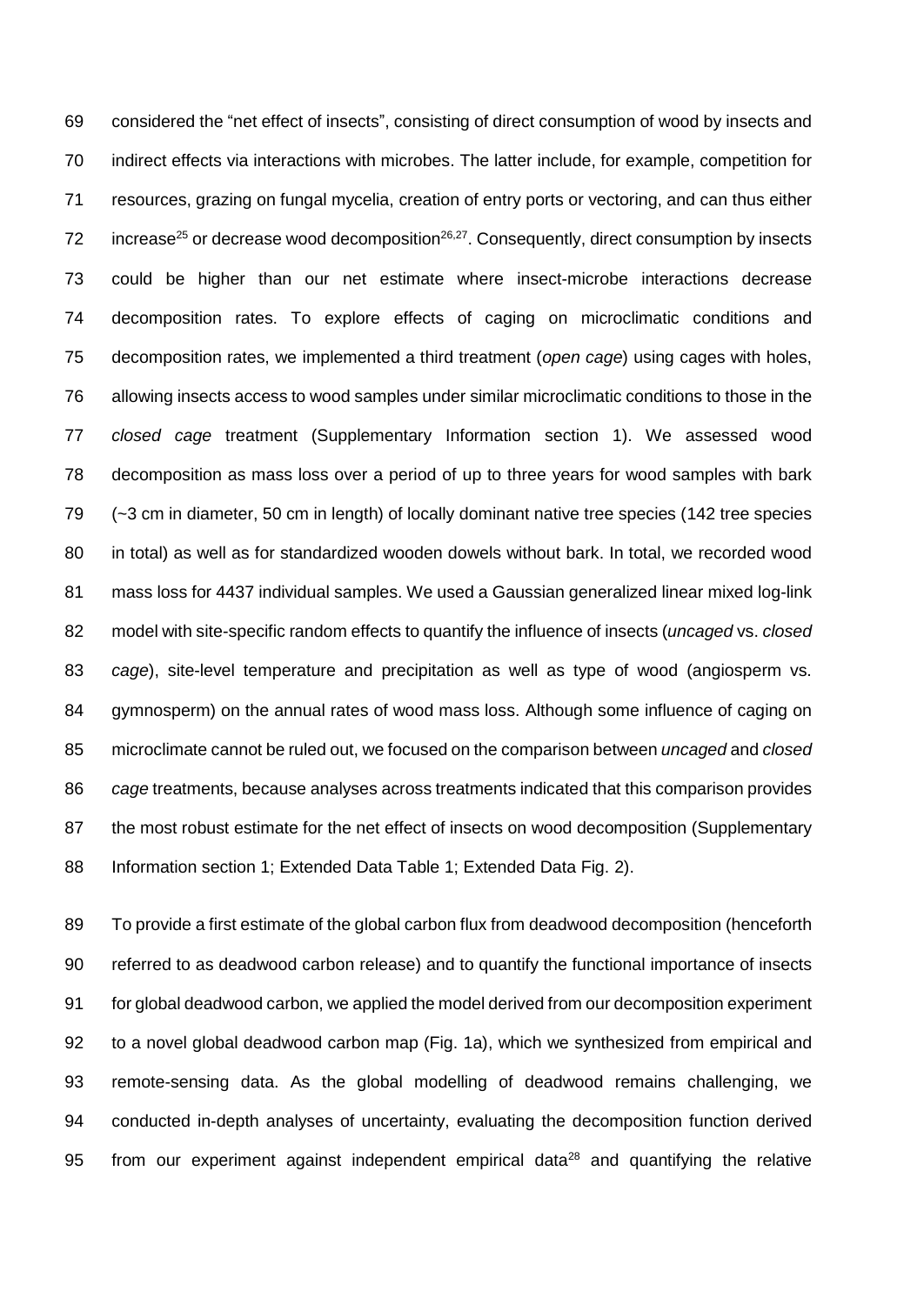contribution of different sources of uncertainty in a sensitivity analysis (Supplementary Information section 2 and Extended Data Table 2). The sensitivity analysis also highlights how further research can improve the modelling of global carbon fluxes from deadwood.

#### **Climate and insect effects**

 In our global experiment, wood decomposition rate was highest in the tropics/subtropics (henceforth called tropics; median = 28.2% mass loss per year), and was considerably lower 102 in the temperate (median =  $6.3\%$ ) and boreal/hemiboreal (henceforth called boreal; median = 3.3%; Fig. 1b) biomes. Wood decomposition rates were highly climate-sensitive, driven by the complex interplay between temperature and precipitation (Table 1). Decomposition rates increased with increasing temperature across the full gradient of precipitation, but the effects of temperature were strongest at high levels of precipitation (Fig. 2a; Extended Data Fig. 3a). Precipitation affected decomposition rates negatively at low temperatures but positively at high temperatures. The observed positive global relationship between wood decomposition and 109 temperature was similar to patterns observed at local to continental scales<sup>2,4</sup>, as well as for 110 the decomposition of non-woody litter<sup>12,29</sup>, and is consistent with general theory predicting an 111 increase in metabolic rates and enzymatic activity with temperature<sup>30</sup>. Moreover, the length of 112 the vegetation period usually increases with temperature which may further increase annual decomposition rates. Weaker positive effects of temperature on wood decomposition under low levels of precipitation may be the result of low wood moisture levels, limiting microbial 115 activity<sup>31,32</sup> and selecting for drought-tolerant fungal species which have a reduced ability to 116 decompose wood<sup>6</sup>. Given that temperature is predicted to increase globally<sup>33</sup>, our results indicate that wood decomposition rates are likely to increase in the future. The strength of this increase will be modulated by current and future levels of precipitation and the emerging water 119 balance of a site<sup>34</sup>. Decomposition rates were higher for angiosperms than for gymnosperms (Table 1), which is consistent with results from a global meta-analysis and can be explained 121 by differences in wood traits<sup>35</sup>. Results for standardized wooden dowels were similar to those for wood of native tree species (Extended Data Table 1).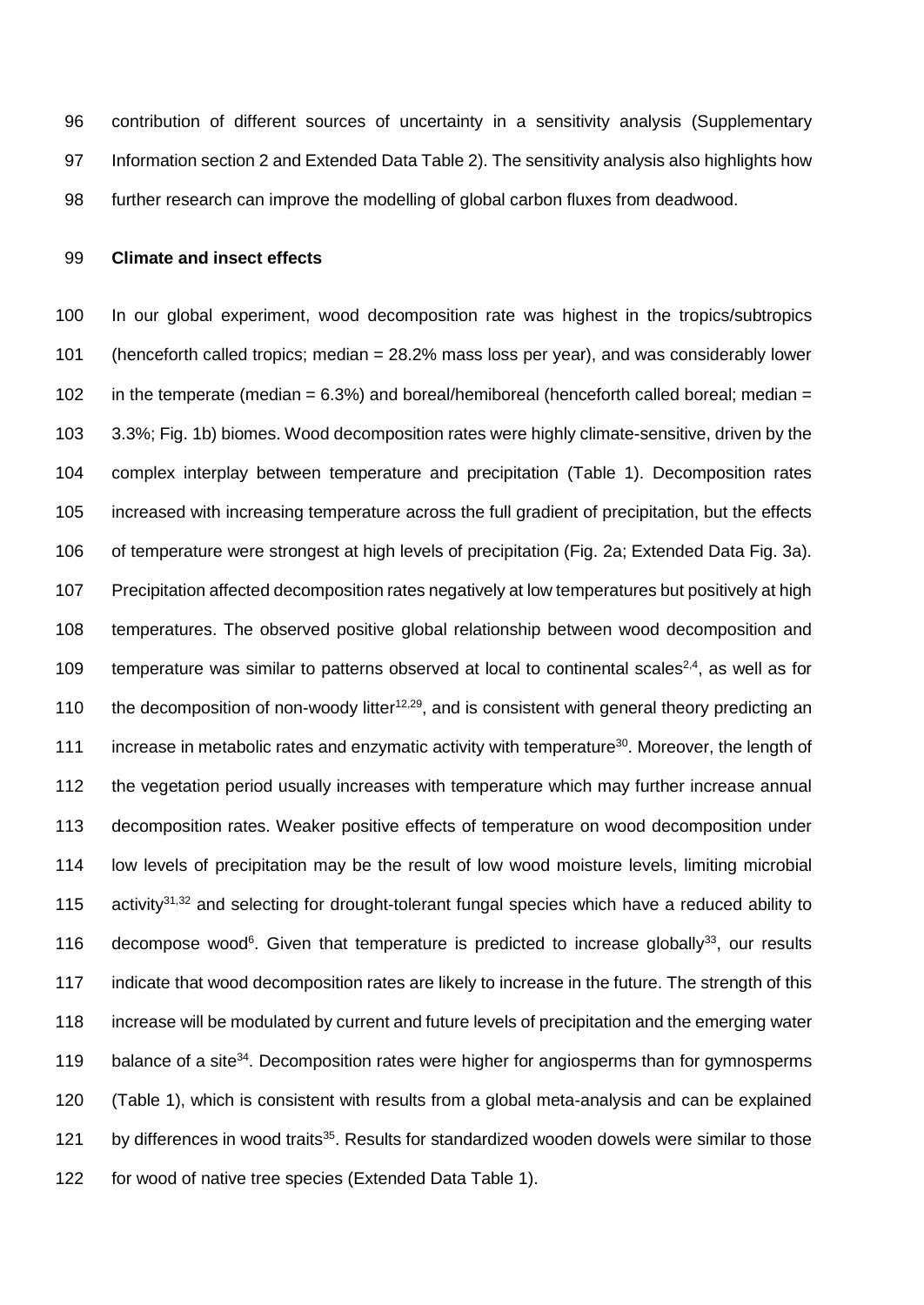Insect access to deadwood affected decomposition, but this effect was contingent on climatic conditions (Table 1). The net effect of insects on decomposition was particularly high in the tropics (median = 3.9% mass loss per year, Fig. 1b). In contrast, effects were low in the temperate biome and even negative in the boreal biome (median of 0.9% and -0.1%, respectively; Fig. 1b). The net effect of insects generally increased with temperature, with effect size strongly mediated by precipitation (Table 1). At low levels of precipitation, temperature had only a minor influence on the net effect of insects. In contrast, at high levels of precipitation, temperature was a strong driver of the net effect of insects on decomposition (Fig. 2b; Extended Data Fig. 3b). At high temperatures, increasing precipitation increased the net effect of insects, while at low temperatures, increasing precipitation resulted in a negative net effect of insects. Thus, decomposition rates were higher when insects were excluded at low temperatures and high precipitation. Complex relationships between insects and climate are driving several mechanisms determining the net effect of insects on wood decomposition. 136 First, wood-feeding termites are a key group of decomposers<sup>7,36</sup>, but are largely restricted to regions with high temperatures (Fig. 2b). Nevertheless, considerable variation in the net effect of insects also exists among sites where termites are present (Fig. 2b), underlining the importance of factors beyond termite occurrence. Second, temperature affects the metabolic 140 rate of insects, increasing consumption and accelerating larval development directly<sup>19</sup> as well 141 as indirectly via enhanced food quality<sup>37</sup>. Third, insects can be negatively impacted by high wood moisture when precipitation is high and evaporation low, as is the case e.g. in humid 143 boreal forests (Extended Data Fig. 3b), due to low aeration or high pathogen pressure<sup>38</sup>. Conversely, moisture is a limiting factor at high temperatures, restricting the period of high 145 insect activity to the rainy season<sup>39</sup>. Fourth, interactions of insects and microbes can decrease wood decomposition: Insects, for example, can introduce fungal species which do not contribute significantly to wood decomposition themselves, while suppressing other principal 148 wood-decomposing fungi, thus lowering the overall decomposition rate<sup>26</sup>. In cold and humid regions, such biotic interactions might outweigh the effects of direct consumption, and lead to an overall negative net effect of insects on wood decomposition.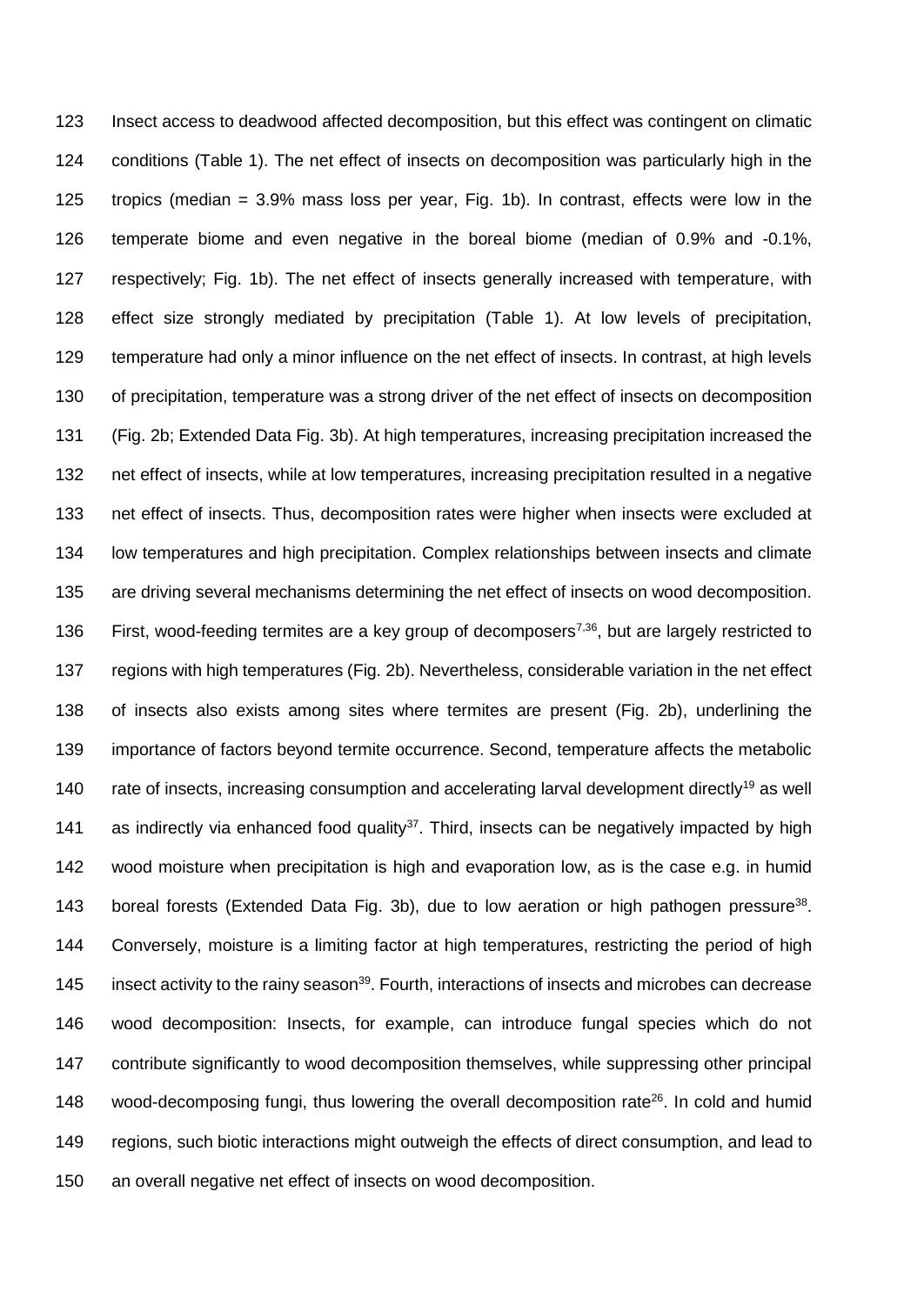Our findings indicate that wood decomposition is driven by the complex interplay of temperature and precipitation with the decomposer community. Climate warming could accelerate wood decomposition by increasing microbial activity and insect-mediated wood decomposition, particularly where moisture is not limiting. However, increased drying as a result of global change also could decrease deadwood decomposition. Our results support that insect biodiversity loss has the potential to affect deadwood decomposition, but that effects may vary regionally. To improve predictions of the functional effects of biodiversity loss, more research is needed on how specific components of decomposer communities (i.e., biomass, species number, functional composition, species interactions) influence deadwood 160 decomposition<sup>7</sup>. Our work suggests that the strongest functional effects of changes in the decomposer community will occur in regions with warm and humid climate, which should be a particular focus of further research.

## **Global carbon flux estimate**

 To assess the role of deadwood decomposition in the global carbon cycle, we applied the relationship between decomposition rates and local climate derived from our global experiment (Table 1) to a map of the global carbon currently stored in deadwood (Fig. 1a). Since our experiment focused on small-diameter deadwood over three years, we adjusted decomposition rates to account for slower mass loss of large-diameter deadwood (for details see Methods and Supplementary Information section 2). We evaluated our relationship between decomposition rate and local climate against 157 independent empirical observations 171 from previous deadwood surveys<sup>28</sup>, spanning the full range of deadwood diameters  $> 7$  cm, time since tree death and climatic conditions. We obtained a good match of the results from our model to these independent data (Extended Data Fig. 4), suggesting our approach is robust.

175 We estimate that  $10.9 \pm 3.2$  Pg carbon might be released from deadwood per year globally. This suggests that deadwood decomposition could be an important flux in the global carbon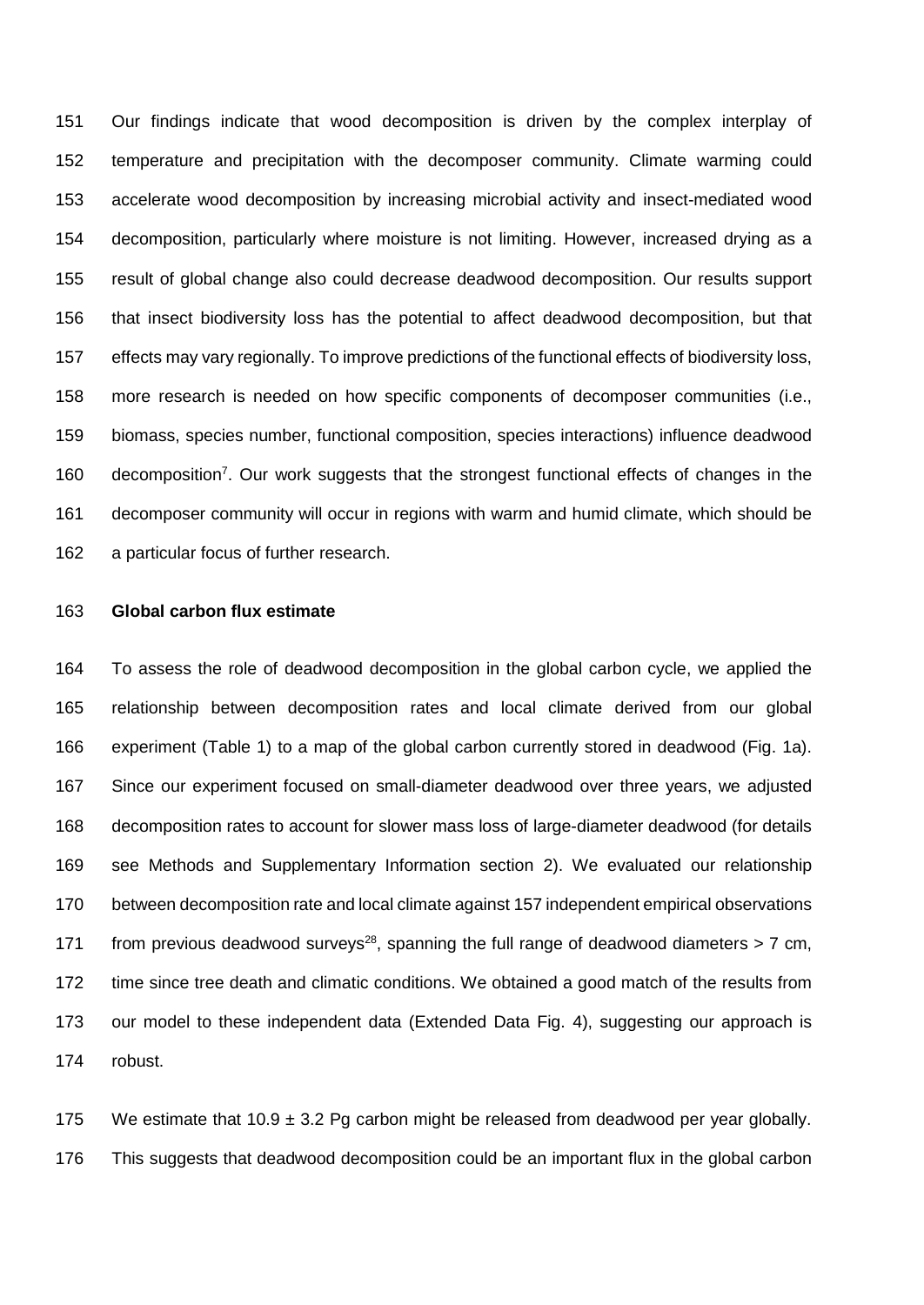cycle . Our estimate corresponds to 15–25% of the annual release of carbon from soils globally 178 (estimated to 50–75 Pg carbon  $a^{-1}$ <sup>29</sup>), and is 115% of the current anthropogenic carbon 179 emissions from fossil fuels (9.5 Pg carbon  $a^{-1}$  <sup>17</sup>). We note, however, that not all carbon released from deadwood through decomposition is emitted to the atmosphere, as parts are 181 immobilized in the biosphere or in soils $40,41$ . Carbon release from deadwood is highest in 182 tropical biomes (10.2 Pg carbon a<sup>-1</sup>, Fig. 3a, Extended Data Table 3), where large deadwood carbon pools and high decomposition rates coincide (Extended Data Fig. 5). Although deadwood carbon stocks are also considerable in temperate and boreal biomes (amounting to 35% of all carbon stored in deadwood globally), the climatic limitations for wood decomposition as well as differences in decomposer communities (e.g., the absence of 187 termites) render annual carbon fluxes from deadwood much smaller (i.e., 0.44 Pg carbon a<sup>-1</sup> 188 and 0.28 Pg carbon a<sup>-1</sup> in boreal and temperate forests, respectively), accounting for less than 7% of the global carbon release from deadwood. Globally, the net effect of insects on wood 190 decomposition may result in a carbon flux of  $3.2 \pm 0.9$  Pg a<sup>-1</sup>, which represents 29% of the total carbon released from deadwood (Fig. 3a; Extended Data Fig. 5).

 Our global estimates are only a first step in a better quantification of the role of deadwood decomposition in the global carbon cycle. Uncertainties related to the underlying data, the statistical models, and other assumptions necessary for upscaling our experimental results were assessed in a global sensitivity analysis. This analysis bounded the uncertainty of global 196 annual carbon release from deadwood and the net effect of insects at approximately  $\pm 25\%$  around the mean. Of the various sources of uncertainty that were considered, the underlying data on deadwood carbon stocks contributed most strongly to overall uncertainty (Fig. 3; Extended Data Table 2; Supplementary Information section 2). Our results suggest that global deadwood carbon cycle assessments could be improved by more accurately quantifying deadwood stocks in tropical forests. While the effects of wildfire were included in our deadwood carbon map via the underlying inventory data, we did not explicitly consider deadwood carbon release from fire. We note, however, that a large portion of the carbon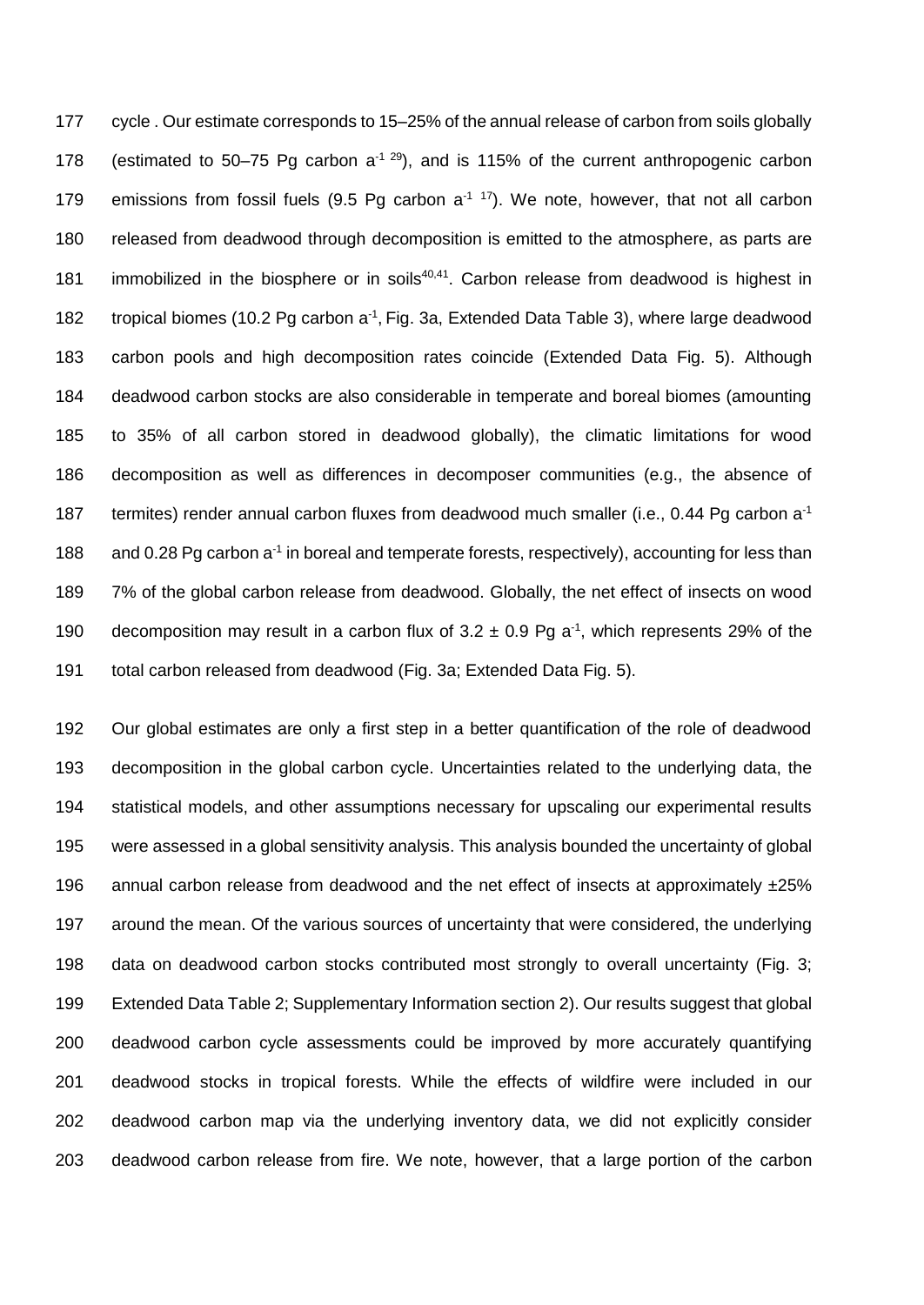204 stored in deadwood is not combusted in wildfires $42,43$ . Further uncertainty results from our experimental design: It cannot be ruled out that altered microclimatic conditions in cages affected estimates of the net effect of insects derived from the comparison between *closed cage* and *uncaged* treatments. Such a bias would lead to an underestimation of the net insect effect in the tropics and an overestimation in the temperate zone (Supplementary Information section 1)*.* When the global annual net effect of insects on deadwood decomposition was derived from the comparison of *closed cage* and *open cage* treatments, it still amounted to 1.76 Pg carbon. However, this value underestimates the true effect of insects due to reduced insect colonization in the *open cage* treatment (Supplementary Information section 1; Extended Data Fig. 2).

 Our experiment highlights that deadwood and wood-decomposing insects play an important role in the global carbon cycle. In contrast to the prevailing paradigm that insects generally 216 accelerate wood decomposition<sup>7</sup>, our results indicate that their functional role is more variable, 217 and is contingent on the prevailing climatic conditions. We conclude that ongoing climate warming<sup>33</sup> will likely accelerate decomposition by enhancing the activity of microbes and insects, an effect that will be particularly strong in regions where moisture is not limiting. To 220 robustly project the future of the forest carbon sink $24,44$ , dynamic global vegetation models need to account for the intricacies of both deadwood creation (e.g., via natural disturbances) and deadwood decomposition.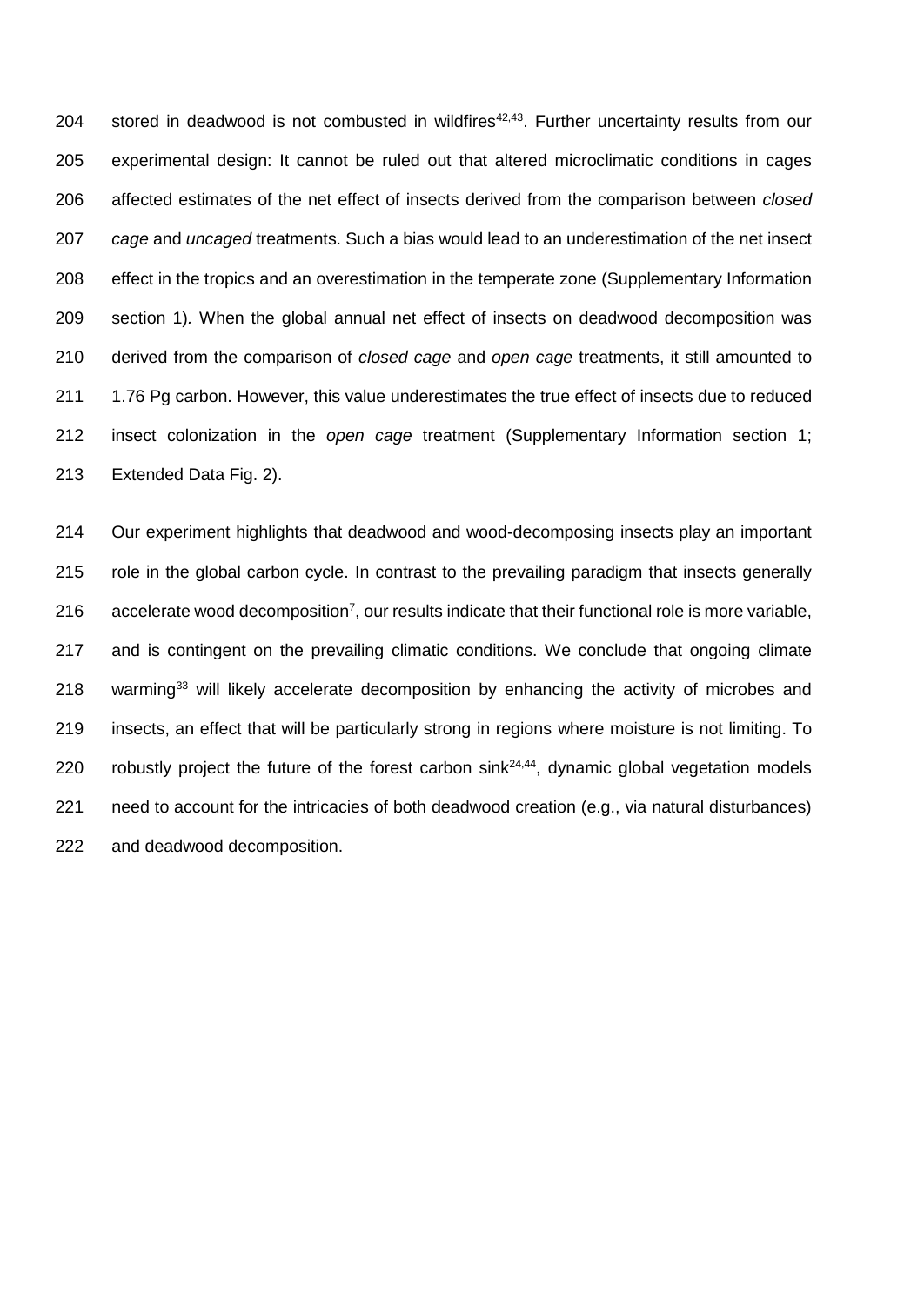## **Main references**

- 1. Pan, Y. *et al.* A large and persistent carbon sink in the world's forests. *Science* **333**, 988–993 (2011).
- 2. Bradford, M. A. *et al.* Climate fails to predict wood decomposition at regional scales. *Nat. Clim. Chang.* **4**, 625–630 (2014).
- 3. Chambers, J. Q., Higuchi, N., Schimel, J. P. J., Ferreira, L. V. & Melack, J. M.
- Decomposition and carbon cycling of dead trees in tropical forests of the central Amazon. *Oecologia* **122**, 380–388 (2000).
- 4. González, G. *et al.* Decay of aspen (*Populus tremuloides* Michx.) wood in
- moist and dry boreal, temperate, and tropical forest fragments. *Ambio* **37**, 588– 597 (2008).
- 5. Stokland, J., Siitonen, J. & Jonsson, B. G. *Biodiversity in dead wood*. (Cambridge University Press, 2012).
- 6. Lustenhouwer, N. *et al.* A trait-based understanding of wood decomposition by fungi. *Proc. Natl. Acad. Sci. U. S. A.* **117**, 1–8 (2020).
- 7. Ulyshen, M. D. Wood decomposition as influenced by invertebrates. *Biol. Rev. Camb. Philos. Soc.* **91**, 70–85 (2016).
- 8. Pretzsch, H., Biber, P., Schütze, G., Uhl, E. & Rötzer, T. Forest stand growth
- dynamics in Central Europe have accelerated since 1870. *Nat. Commun.* **5**, 1– 10 (2014).
- 9. Büntgen, U. *et al.* Limited capacity of tree growth to mitigate the global
- greenhouse effect under predicted warming. *Nat. Commun.* **10**, 1–6 (2019).
- 10. Seidl, R. *et al.* Forest disturbances under climate change. *Nat. Clim. Chang.* **7**, 395–402 (2017).
- 11. Hubau, W. *et al.* Asynchronous carbon sink saturation in African and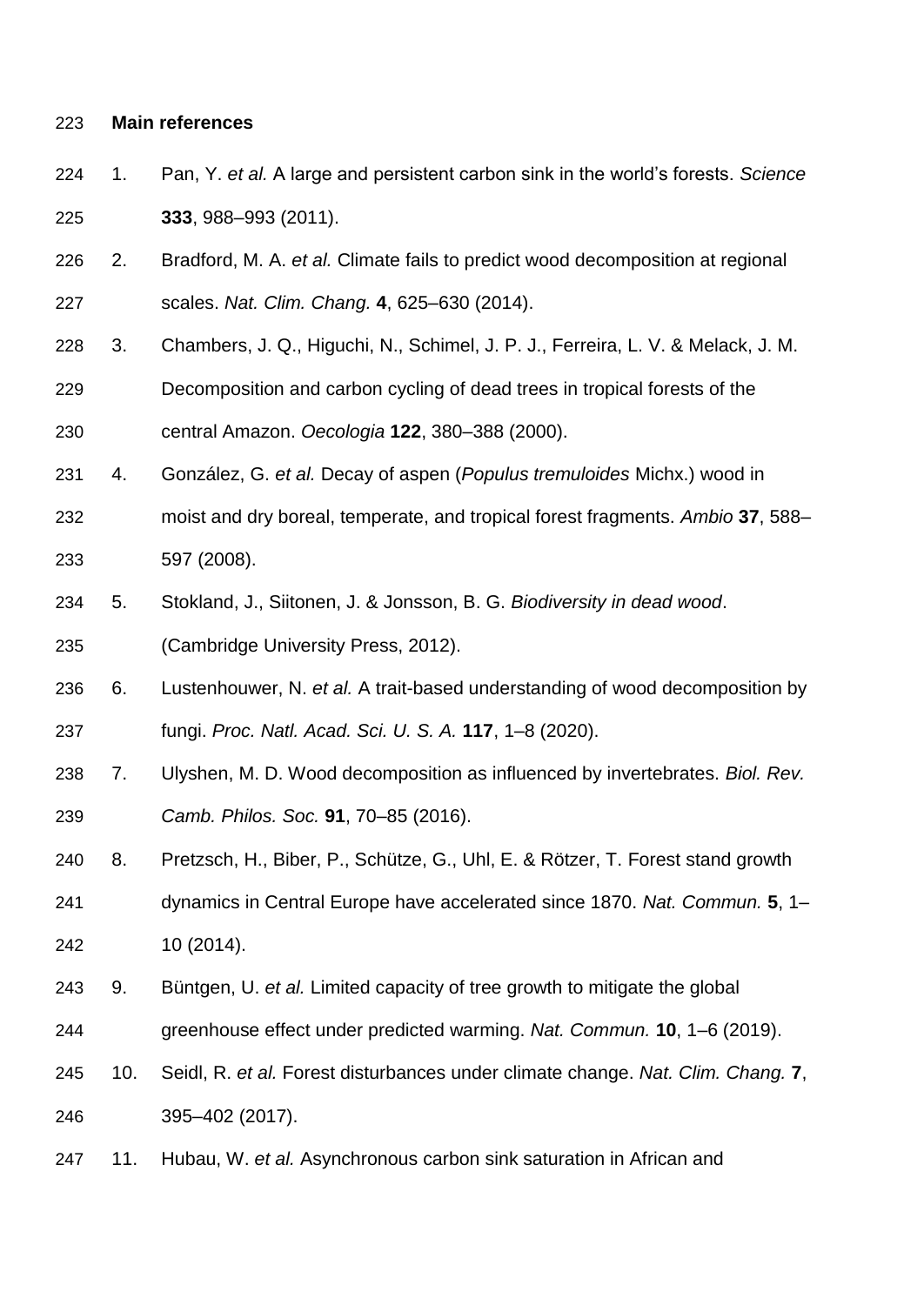- Amazonian tropical forests. *Nature* **579**, 80–87 (2020).
- 12. Portillo-Estrada, M. *et al.* Climatic controls on leaf litter decomposition across European forests and grasslands revealed by reciprocal litter transplantation
- experiments. *Biogeosciences* **13**, 1621–1633 (2016).
- 13. Christenson, L. *et al.* Winter climate change influences on soil faunal
- distribution and abundance: implications for decomposition in the northern
- forest. *Northeast. Nat.* **24**, B209–B234 (2017).
- 14. Keenan, T. F. *et al.* Increase in forest water-use efficiency as atmospheric
- carbon dioxide concentrations rise. *Nature* **499**, 324–327 (2013).
- 15. Stephenson, N. L. *et al.* Rate of tree carbon accumulation increases
- continuously with tree size. *Nature* **507**, 90–93 (2014).
- 16. Martin, A., Dimke, G., Doraisami, M. & Thomas, S. Carbon fractions in the world's dead wood. *Nat. Commun.* 1–9 (2021). doi:10.31223/OSF.IO/SCX3Y
- 17. Friedlingstein, P. *et al.* Global carbon budget 2019. *Earth Syst. Sci. Data* **11**, 1783–1838 (2019).
- 18. Ruiz-Peinado, R., Bravo-Oviedo, A., Lopez-Senespleda, E., Montero, G. &
- Rio, M. Do thinnings influence biomass and soil carbon stocks in
- Mediterranean maritime pinewoods? *Eur. J. For. Res.* **132**, 253–262 (2013).
- 19. Marshall, D. J., Pettersen, A. K., Bode, M. & White, C. R. Developmental cost
- theory predicts thermal environment and vulnerability to global warming. *Nat.*
- *Ecol. Evol.* **4**, 406–411 (2020).
- 20. Buczkowski, G. & Bertelsmeier, C. Invasive termites in a changing climate: A global perspective. *Ecol. Evol.* **7**, 974–985 (2017).
- 21. Diaz, S., Settele, J. & Brondizio, E. *Summary for policymakers of the global*
- *assessment report on biodiversity and ecosystem services of the*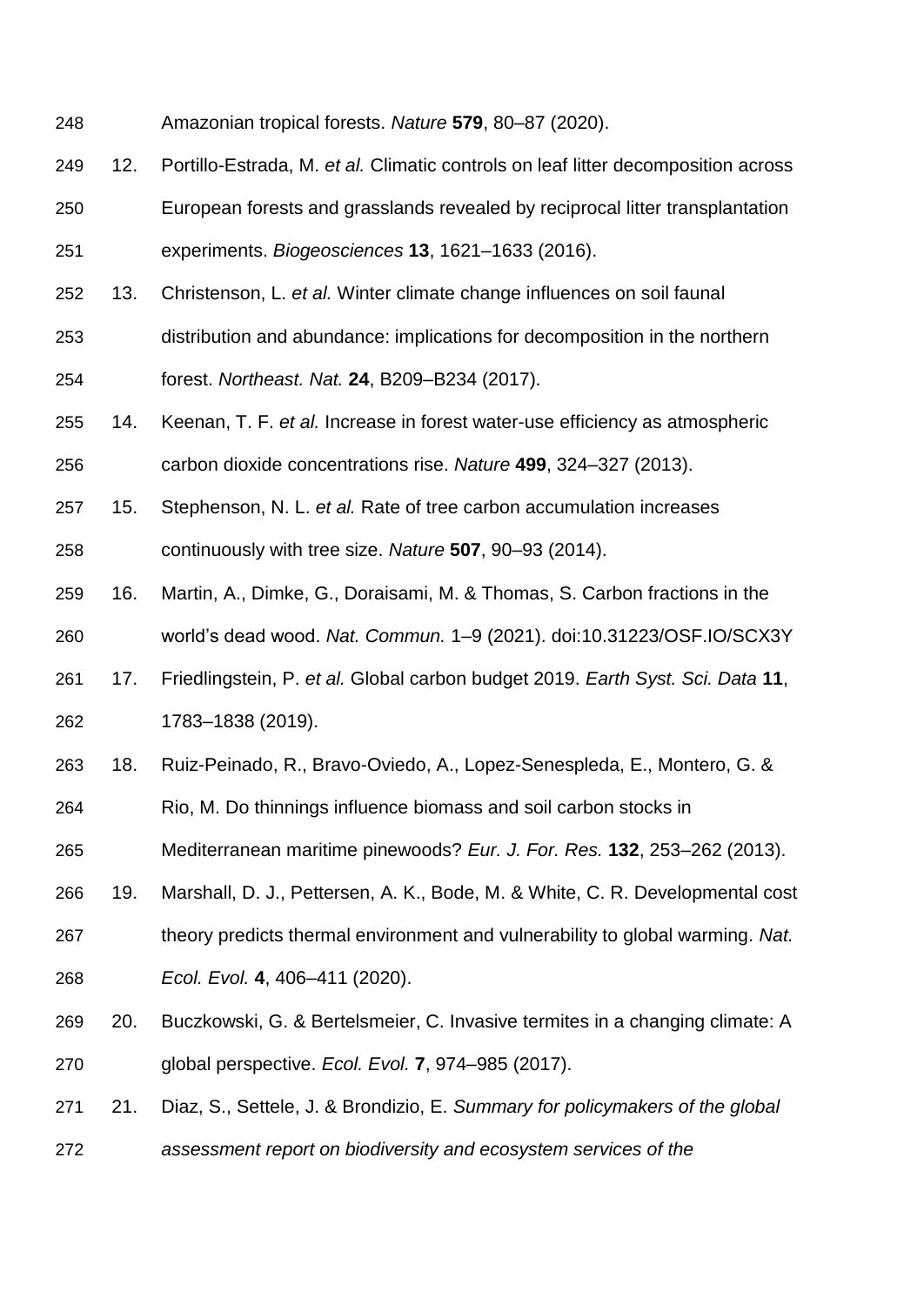- *Intergovermental Science-Policy Platform on Biodiversity and Ecosystem Services*. (IPBES, 2019).
- 22. van Klink, R. *et al.* Meta-analysis reveals declines in terrestrial but increases in freshwater insect abundances. *Science* **368**, 417–420 (2020).
- 23. Seibold, S. *et al.* Arthropod decline in grasslands and forests is associated with landscape-level drivers. *Nature* **574**, 671–674 (2019).
- 24. Harris, N. L. *et al.* Global maps of twenty-first century forest carbon fluxes. *Nat. Clim. Chang.* (2021). doi:10.1038/s41558-020-00976-6
- 25. Jacobsen, R. M., Sverdrup-Thygeson, A., Kauserud, H., Mundra, S. &
- Birkemoe, T. Exclusion of invertebrates influences saprotrophic fungal
- community and wood decay rate in an experimental field study. *Funct. Ecol.*
- **32**, 2571–2582 (2018).
- 26. Skelton, J. *et al.* Fungal symbionts of bark and ambrosia beetles can suppress
- decomposition of pine sapwood by competing with wood-decay fungi. *Fungal Ecol.* **45**, 100926 (2020).
- 27. Wu, D., Seibold, S., Ruan, Z., Weng, C. & Yu, M. Island size affects wood
- decomposition by changing decomposer distribution. *Ecography* (2020).
- doi:10.1111/ecog.05328
- 28. Harmon, M. E. *et al.* Release of coarse woody detritus-related carbon: A
- synthesis across forest biomes. *Carbon Balance Manag.* **15**, 1–21 (2020).
- 29. Wall, D. H. *et al.* Global decomposition experiment shows soil animal impacts
- on decomposition are climate-dependent. *Glob. Chang. Biol.* **14**, 2661–2677 (2008).
- 30. Gillooly, J. F., Brown, J. H., West, G. B., Savage, V. M. & Charnov, E. L.
- Effects of size and temperature on metabolic rate. *Science* **293**, 2248–2251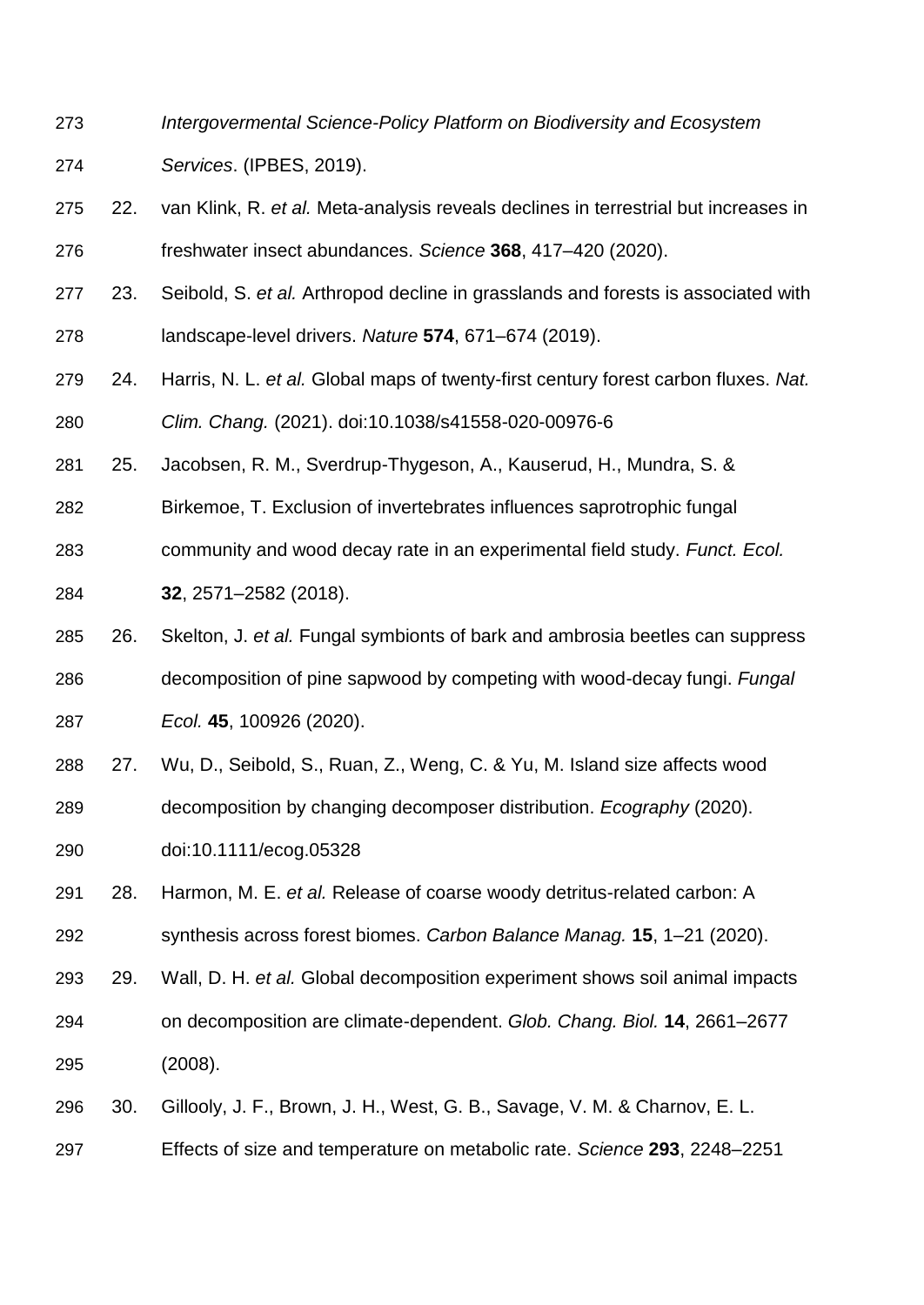(2001).

- 31. Baldrian, P. *et al.* Responses of the extracellular enzyme activities in hardwood forest to soil temperature and seasonality and the potential effects of climate change. *Soil Biol. Biochem.* **56**, 60–68 (2013).
- 32. A'Bear, A. D., Jones, T. H., Kandeler, E. & Boddy, L. Interactive effects of temperature and soil moisture on fungal-mediated wood decomposition and
- extracellular enzyme activity. *Soil Biol. Biochem.* **70**, 151–158 (2014).
- 33. IPCC. *Climate Change 2014: Synthesis Report. Contribution of Working*
- *Groups I, II and III to the Fifth Assessment Report of the Intergovernmental Panel on Climate Change*. (IPCC, 2014).
- 34. Smyth, C. E., Kurz, W. A., Trofymow, J. A. & CIDET Working Group. Including
- the effects of water stress on decomposition in the Carbon Budget Model of
- the Canadian Forest Sector CBM-CFS3. *Ecol. Modell.* **222**, 1080–1091 (2011).
- 35. Weedon, J. T. *et al.* Global meta-analysis of wood decomposition rates: a role for trait variation among tree species? *Ecol. Lett.* **12**, 45–56 (2009).
- 36. Griffiths, H. M., Ashton, L. A., Evans, T. A., Parr, C. L. & Eggleton, P. Termites
- can decompose more than half of deadwood in tropical rainforest. *Curr. Biol.*
- **29**, R118–R119 (2019).
- 37. Birkemoe, T., Jacobsen, R. M., Sverdrup-Thygeson, A. & Biedermann, P. H.
- W. Insect-fungus interactions in dead wood. in *Saproxylic Insects* (ed.
- Ulyshen, M. D.) 377–427 (Springer, 2018).
- 38. Harvell, M. C. E. *et al.* Climate warming and disease risks for terrestrial and marine biota. *Science* **296**, 2158–2162 (2002).
- 39. Berkov, A. Seasonality and stratification: neotropical saproxylic beetles
- respond to a heat and moisture continuum with conservatism and plasticity. in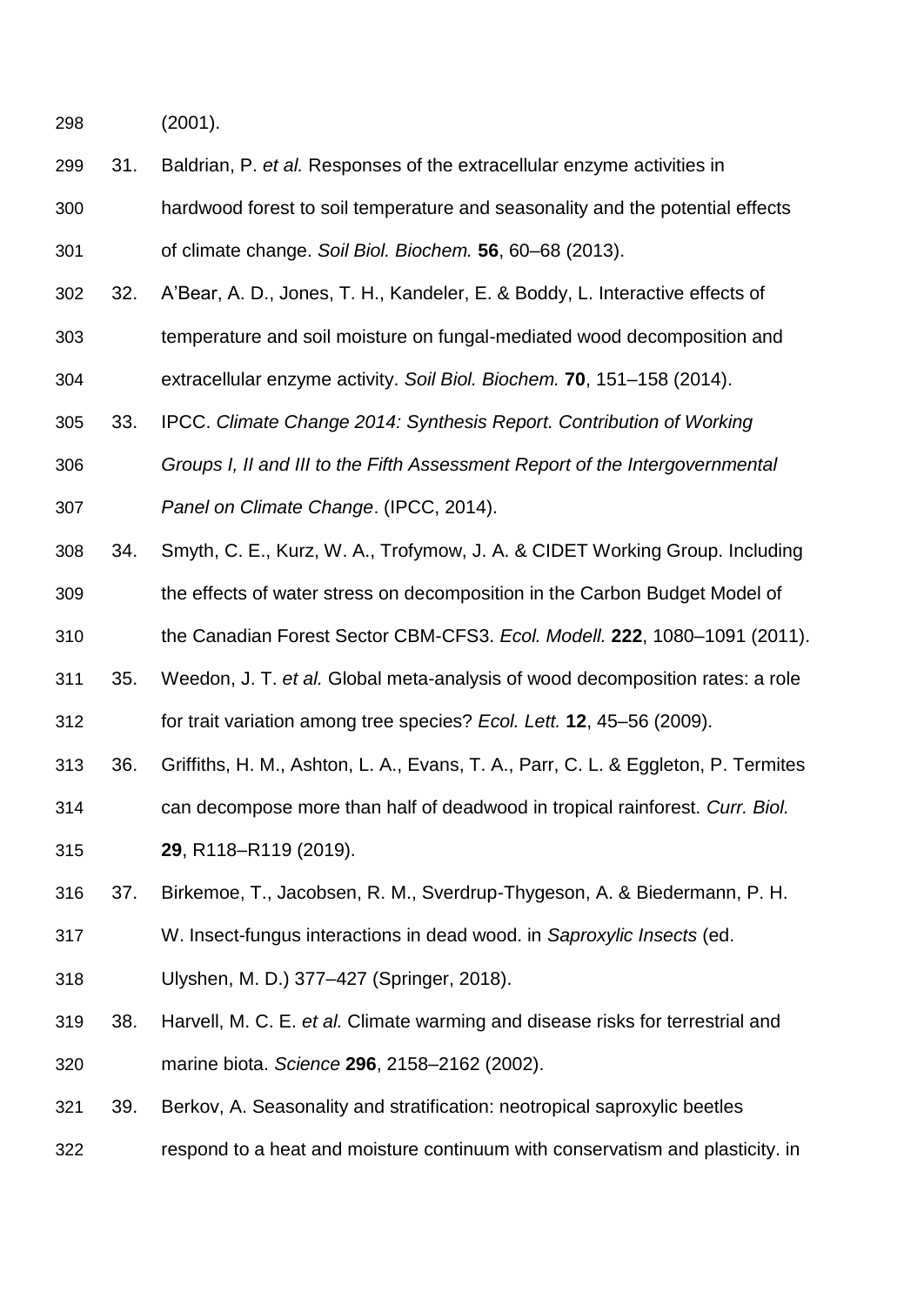- *Saproxylic Insects* (ed. Ulyshen, M. D.) 547–580 (2018).
- 40. Wang, C., Bond-Lamberty, B. & Gower, S. T. Environmental controls on carbon dioxide flux from black spruce coarse woody debris. *Oecologia* **132**, 374–381 (2002).
- 41. Peršoh, D. & Borken, W. Impact of woody debris of different tree species on the microbial activity and community of an underlying organic horizon. *Soil Biol. Biochem.* **115**, 516–525 (2017).
- 42. Campbell, J., Donato, D., Azuma, D. & Law, B. Pyrogenic carbon emission
- from a large wildfire in Oregon, United States. *J. Geophys. Res.*
- *Biogeosciences* **112**, 1–11 (2007).
- 43. Van Leeuwen, T. T. *et al.* Biomass burning fuel consumption rates: A field measurement database. *Biogeosciences* **11**, 7305–7329 (2014).
- 44. McDowell, N. G. *et al.* Pervasive shifts in forest dynamics in a changing world. *Science* **368**, eaaz9463 (2020).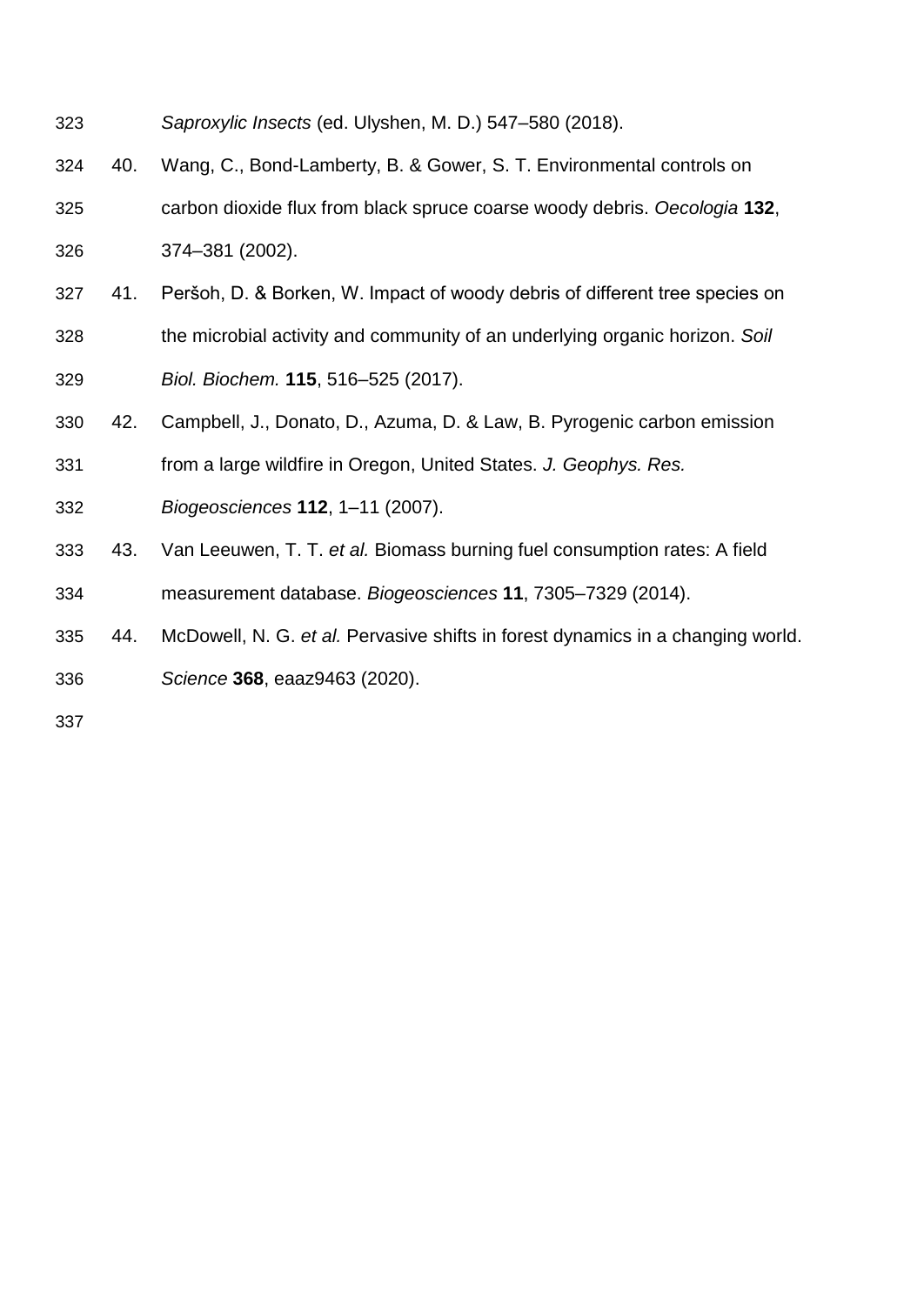## **Figure legends**

 Figure 1 | **Decomposition rates and insect effects per biome.** a) Estimated carbon pools in 340 deadwood with diameter  $>2$  cm (Mg C ha<sup>-1</sup>) with 5 arc minutes spatial resolution and the location of the 55 experimental sites (grey dots). b) Annual mass loss of deadwood of native tree species when all decomposer groups have access (treatment *uncaged*) and c) difference in annual mass loss between *uncaged* and *closed cage* treatments attributed to the net effect of insects. Data show predicted values for both angiosperm and gymnosperm species at 55 and 21 sites, respectively, based on a Gaussian generalized linear mixed log-link model for 2533 logs with site-specific random effects and temperature, precipitation, treatment and host type, as well as their interactions, as fixed effects (Table 1). Boxes represent data within the  $25<sup>th</sup>$  and  $75<sup>th</sup>$  percentile, black lines show medians, and whiskers extend to 1.5 $\times$  the interquartile range. Note that the classification into biomes is shown for illustrative purposes, while the statistical model is based on continuous climate variables.

 Figure 2 | **Decomposition rates and net insect effects in climate space.** a) Annual mass loss of deadwood of native tree species, considering all possible groups of decomposers (treatment *uncaged*) and b) annual mass loss attributed to insects (difference in mass loss between treatments *uncaged* and *closed cage*), relative to mean annual temperature and mean annual precipitation. Symbols indicate whether termites occur in the study areas. Points represent predicted values for angiosperm species at 55 sites and gymnosperm species at 21 sites based on a Gaussian generalized linear mixed log-link model for 2533 logs with site- specific random effects and temperature, precipitation, treatment, host division, as well as their interactions, as fixed effects. Note that the lower sample size for gymnosperm species represents their global distribution.

 Figure 3 | **Global annual carbon release from deadwood and sensitivity analysis.** a) 362 Annual carbon released (Pg C  $a^{-1}$ ) from deadwood per biome. Error bars indicate the uncertainty of the biome-specific estimate as determined by the sensitivity analysis. b) Relative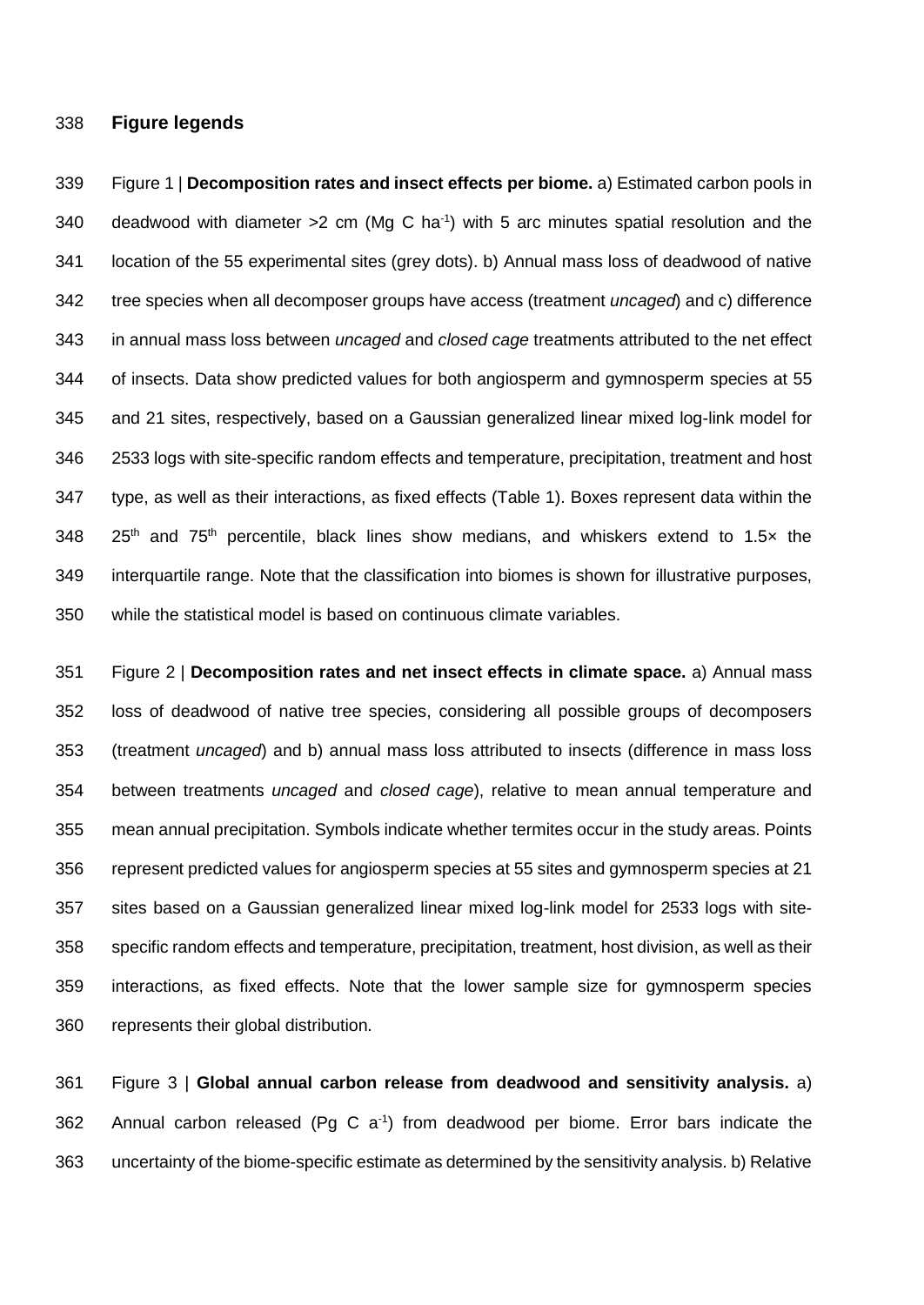contributions to the overall uncertainty of the global estimate of total carbon release from deadwood decomposition. The color of the bars indicates uncertainty category. See Extended Data Table 2 for a detailed description of each factor and an uncertainty assessment of the net insect effect.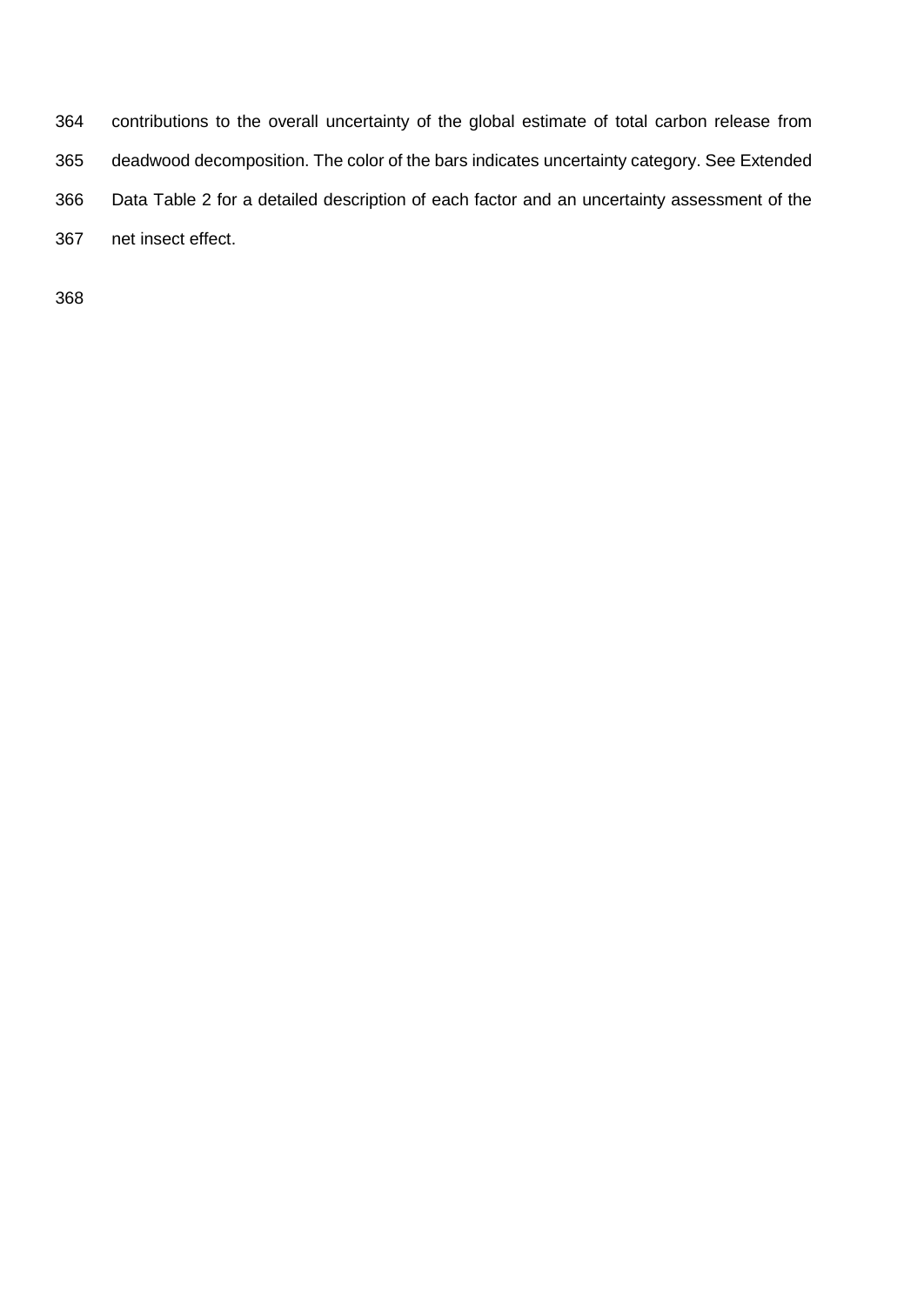369 Table 1 | **Drivers of wood decomposition.** Results from a Gaussian generalized linear mixed 370 log-link model for relative annual mass loss of wood of native tree species derived from a 371 global deadwood decomposition experiment. The model is based on data from *closed cage* 372 and *uncaged* treatments, comprising 2533 logs of native tree species from 55 sites. Fixed 373 effects were mean annual temperature and mean annual precipitation sum which were both 374 centered and scaled, host tree type (angiosperm vs. gymnosperm) and treatment, as well as 375 their two- and three-way interactions, with site as random effect. Estimates and standard 376 errors are for temperature and precipitation transformed back to  $\degree$ C and dm a<sup>-1</sup>. The main 377 effects for each variable are interpretable when the remaining variables are fixed at their 378 reference value (15 °C and 13 dm a<sup>-1</sup>). A relative effect (i.e., exp(estimate)) of, for instance, 379 0.989 means that for a temperature increase of 1  $^{\circ}$ C with all other variables fixed (precipitation 380 at 13 dm  $a^{-1}$ , host and treatment), the deadwood dry mass after one year would be 98.9% of 381 the mass without this change in temperature. This represents an additional mass loss of 1.1% 382 induced by a 1  $^{\circ}$ C increase in temperature. The marginal R<sup>2</sup> of the model was 0.84.

| <b>Predictor</b>                    | <b>Estimate</b><br>$*10^3$ | Std.Error z-value p-value<br>* 10 <sup>3</sup> |          |         | <b>Relative effect and</b><br>95% confidence<br>interval |
|-------------------------------------|----------------------------|------------------------------------------------|----------|---------|----------------------------------------------------------|
| Temperature (in °C - 15)            | $-11.009$                  | 3.021                                          | $-3.644$ | < 0.001 | $0.989(0.983 - 0.995)$                                   |
| Precipitation (in dm $a^{-1}$ -13)  | $-3.135$                   | 3.322                                          | $-0.944$ | 0.345   | $0.997(0.990 - 1.003)$                                   |
| Host: angiosperm                    | $-150.477$                 | 22.506                                         | $-6.686$ | < 0.001 | $0.860(0.823 - 0.899)$                                   |
| Host: gymnosperm                    | -82.825                    | 24.862                                         | $-3.331$ | 0.001   | $0.921(0.877 - 0.966)$                                   |
| Treatment: uncaged vs. closed       | -29.228                    | 5.694                                          | $-5.133$ | < 0.001 | $0.971(0.960 - 0.982)$                                   |
| Temperature*precipitation           | $-0.565$                   | 0.401                                          | $-1.408$ | 0.159   | $0.999(0.999 - 1.000)$                                   |
| Temperature*host                    | 5.016                      | 1.250                                          | 4.014    | < 0.001 | $1.005(1.003 - 1.007)$                                   |
| Precipitation*host                  | $-0.434$                   | 3.587                                          | $-0.121$ | 0.904   | $1.000(0.993 - 1.007)$                                   |
| Temperature*treatment               | $-4.161$                   | 0.742                                          | $-5.608$ | < 0.001 | $0.996(0.994 - 0.997)$                                   |
| Precipitation*treatment             | $-5.236$                   | 0.923                                          | $-5.675$ | < 0.001 | $0.995(0.993 - 0.997)$                                   |
| Temperature*precipitation*host      | 0.104                      | 0.327                                          | 0.317    | 0.751   | $1.000(0.999 - 1.001)$                                   |
| Temperature*precipitation*treatment | $-0.728$                   | 0.113                                          | $-6.451$ | < 0.001 | $0.999(0.999 - 0.999)$                                   |

383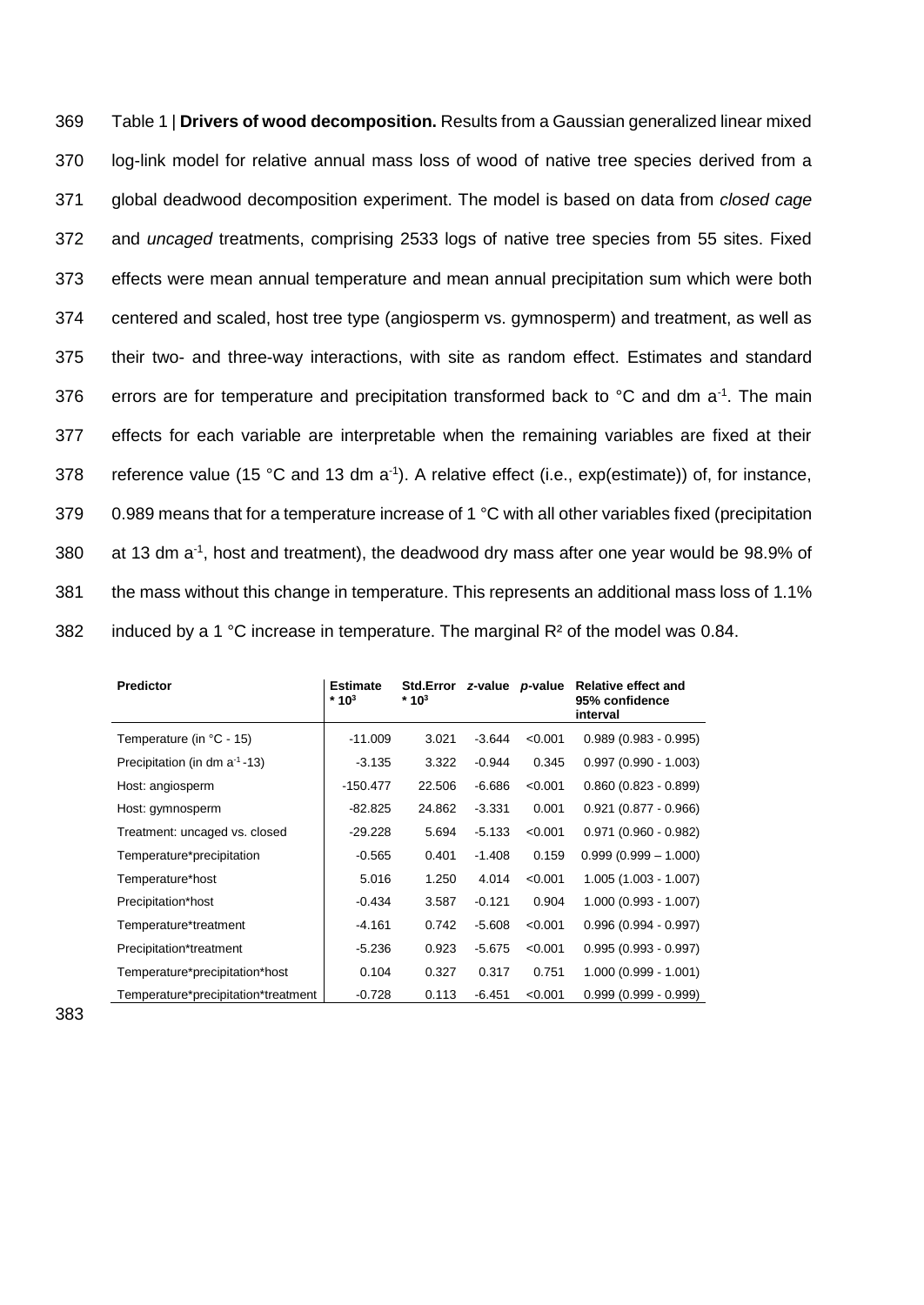#### **Methods**

#### **Experimental set-up**

 We established 55 experimental sites in currently forested areas on six continents and three major biomes, spanning gradients in mean annual temperature from -1.4°C to 27.0°C and 388 mean annual precipitation from 2.90 dm  $a^{-1}$  to 33.86 dm  $a^{-1}$  (Fig. 1a). Sites were located in mature, closed-canopy stands of the dominant zonal forest type, and were selected so that structural and compositional characteristics were similar to those of natural forests. To quantify the net effect of insects on wood decomposition, we compared decomposition between uncaged wood accessible to all decomposers (treatment *uncaged*) and wood in closed cages excluding insects and other invertebrates (treatment *closed cage*; Extended Data Fig. 1). Cages excluded vertebrate and invertebrate decomposers, but for simplicity, and since insects comprise the functionally most important taxa, we refer to insects throughout the manuscript. 396 To explore microclimatic effects of caging<sup>45</sup>, we added a third treatment of wood in cages with large openings (treatment: *open cage*), that allowed colonization by insects, but also provided similar microclimatic conditions as in the *closed cage* treatment (Supplementary Information section 1). Analyses across treatments showed that the most robust assessment of the net effect of insects on wood decomposition originated from the *uncaged* versus *closed cage* treatment, since cages had a significant effect on insect colonization, but not on microclimatic conditions, and thus decomposition rates were reduced in the *open cage* compared to the *uncaged* treatment (Supplementary Information section 1; Extended Data Fig. 2).

 Cages measured 40 x 40 x 60 cm and were made of white polyester mesh with 1000 mesh per square inch. The honeycomb-shaped mesh holes had a width of approx. 0.5 mm. Open cages had four rectangular openings measuring 3 x 12 cm at both front sides and four rectangular openings measuring 10 x 15 cm at the bottom, representing in total 6% of the surface area of the cage. Furthermore, open cages had a total of ten 12 cm slits at the top and long sides. Cages were placed on stainless steel mesh (0.5 mm mesh width), which had the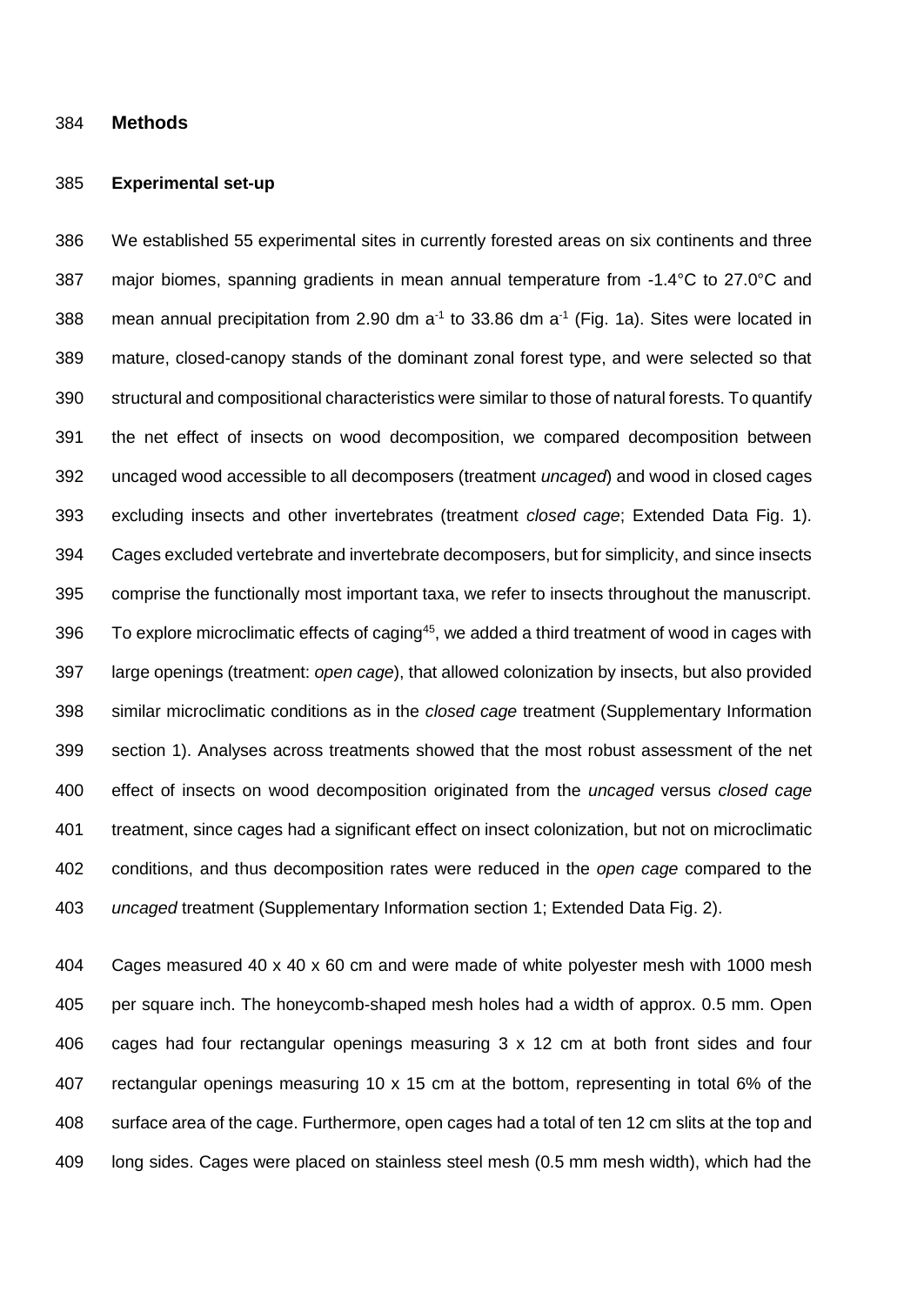same openings as the bottom side of the cages in the open cage treatment. The top layer of fresh leaf litter was removed before the installation of treatments. The cages and layers of steel mesh were both tightly fixed to the ground using tent pegs, to ensure that all deployed logs had close contact with the soil and to allow water uptake and fungal colonization from the soil. At each site, the three treatments were applied three times, i.e. three installations per treatment per site, resulting in a total of nine installations per site (Extended Data Fig. 1). The nine installations were arranged in a matrix of 3 x 3 with a spacing of 2 m between installations, resulting in a total size of approx. 15 m x 15 m. Treatments were assigned randomly to each of the nine locations within a site. The mean spore size and hyphae width of saprotrophic 419 fungal species (mean spore length and width:  $8.9 \mu m$  and  $5.5 \mu m^{46}$ ; hyphae width:  $5-20 \mu m^4$  $420 \mu m^{47,48}$  is by an order of magnitude smaller than the mesh width of our cages. Rhizomorphs, i.e. linear aggregations of several hyphae, can be wider, but during mycelial growth each 422 hypha extends apically rather than the whole rhizomorph $49-51$ . Therefore, it is unlikely that the cages hampered fungal colonization. Data loggers recorded air temperature and humidity for the three treatments at nine sites (see Supplementary Information section 1 for details).

**Decomposition measurements**

 Decomposition was measured as mass loss for unprocessed wood of three of the locally most abundant autochthonous tree species at each study site (Supplementary Table S3-1), as well as for standardized machined wooden dowels. Unprocessed wood of local tree species with the bark retained is more likely to be colonized by local insects and fungi than machined wood 430 without bark<sup>45</sup>. The latter was used to compare decomposition based on a standardized substrate replicated across all sites. We cut wood of local tree species (~3 cm in diameter and ~60 cm in length) from either branches or stems of young healthy trees without visible signs of insect or fungal activity. One 5 cm long section was cut from each end of all fresh logs, and the fresh mass of both the cut sections and the resulting 50 cm logs were weighed. The dry mass of all 5 cm sections was measured after drying them at 40°C until no further mass loss was observed. We calculated the dry mass of the respective 50 cm logs as dry mass 50 cm =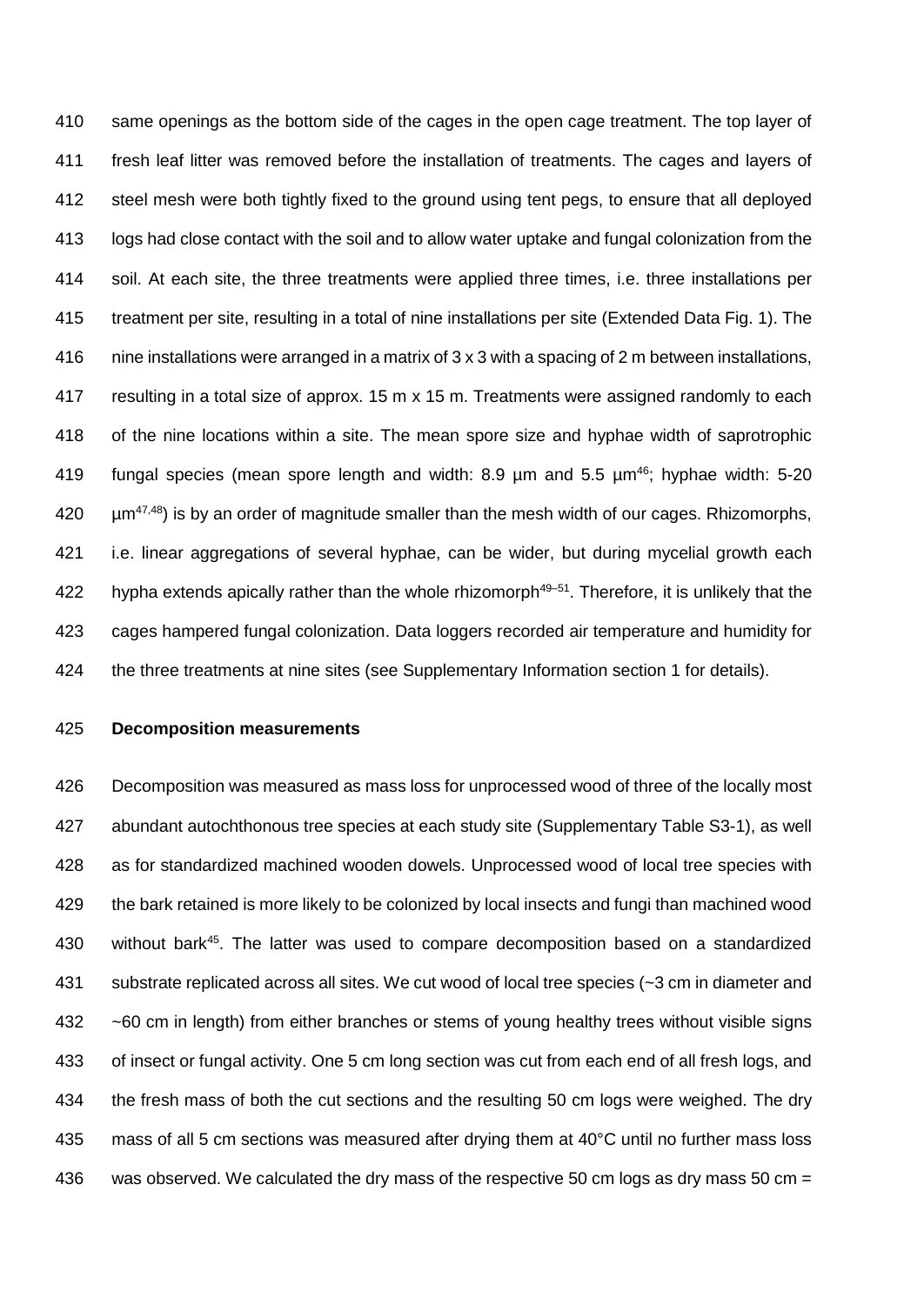(fresh mass 50 cm / fresh mass 5 cm) x dry mass 5 cm. Each installation received three 50 cm long logs of each of the three local tree species and one (*closed cage*) or two (*open cage* and *uncaged*) standardized wooden dowels, giving a total of 96 logs at each site. Standardized dowels (3 cm in diameter, 50 cm in length) were dried machined dowels of *Fagus sylvatica* L. without bark. They were obtained from a single producer in Germany and were then distributed to all sites. Initial dry mass of the dowels was measured directly after drying. All logs and dowels were labeled using numbered plastic tags and assigned randomly to one of the nine installations.

 The experiment was established between March 2015 and August 2016 depending on the seasonality of each site. After approximately one, two and three years, one of the three installations of each treatment per site were randomly selected and collected to measure wood decomposition. That is, all logs from one *uncaged*, one *closed cage* and one *open cage* treatment were collected per site at the same time. We chose this approach because the maximum distance between installations was 6 m and thus within-site variation was expected to be rather low. Moreover, we wanted to ensure that the same number of logs could be sampled per treatment and year and failure of cages over time would have resulted in an unbalanced number of logs per treatment. Due to loss of some cages, high decomposition rates at some sites and logistical restrictions, we were not able to maintain the experiment for three years at all sites (Supplementary Table S3-1). Litter and soil attached to the wood was removed carefully upon collection, while fungal fruit bodies were retained. We assessed insect colonization (presence/ absence) for each log based on visible feeding marks, larval tunnels, or exit holes for 3430 (91%) of the analyzed logs. The collected logs were dried at 40°C until mass remained constant and dry mass was measured. At sites where termites were present, logs were burned to account for soil that might have been carried into the wood by these 461 insects<sup>45</sup>. This involved placing one sample at a time onto a steel pan atop a propane burner, and an electrical fan was used to provide aeration and to blow away ash. The residual soil was weighed and its mass subtracted from the dry mass of the wood.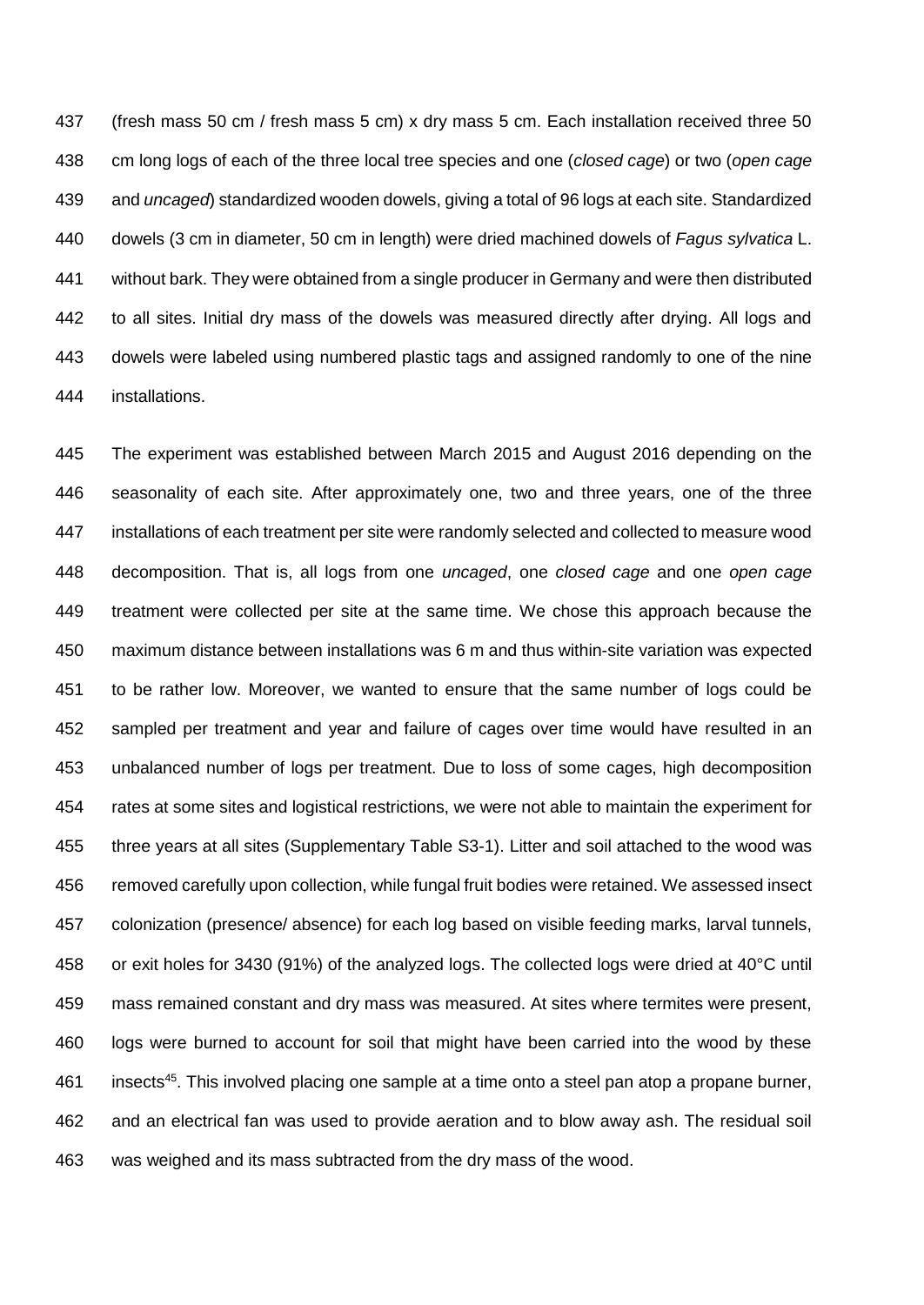#### **Statistical analyses of the decomposition experiment**

465 All statistical analyses were performed in R version 4.0.4<sup>52</sup>. For each site, we derived 466 information on average climate conditions from WorldClim  $(v2)^{53}$ , specifically BIOMOD variables 1 (mean annual temperature) and 12 (mean annual precipitation sum). We modelled relative wood mass loss of local tree species over time using a Gaussian generalized linear 469 mixed model (function *glmer* in package *lme4*<sup>54</sup>, version 1.1.26) with log link. Dry mass of each individual log at time *t* served as the response variable and log-transformed initial dry mass (*t*   $471 = 0$ ) was used as an offset term. For each increase of one time unit (one year), the relative reduction is given by exp(*β*). Note that the model contained no intercept due to the constraint exp(*β*) <sup>0</sup> = 1. The rate exp(*β*) was modelled depending on treatment (i.e. *closed cage* versus *uncaged*), and host type (angiosperm versus gymnosperm), as well as mean annual 475 temperature  $[°C]$  and mean annual precipitation sum  $[dm a<sup>-1</sup>]$ . Temperature and precipitation were centered and scaled before modelling, but model coefficients were then back- transformed for ease of interpretation. Reference values for temperature and precipitation 478 were 15 °C and 13 dm a  $-1$ , respectively. The model included site-specific random time slopes to deal with clustered observations. Based on this model, we computed the fitted annual relative mass loss (in %) for each site considering temperature and precipitation. This was done separately for angiosperm and gymnosperm wood for all sites where respective tree species were present. Note that differences in decomposition between tree species could not be tested but were subsumed in the random slope of the site, since most tree species occurred at only a few sites (Supplementary Table S3-1).

 To evaluate potential differences in decomposition rates between the wood of native tree species and standardized wood samples, we estimated the same model for standardized wooden dowels. Further models were fitted to evaluate potential microclimatic effects of the cages on decomposition rates and insect colonization. This included one model for wood decomposition of native tree species for the treatments *closed cage* versus *open cage,* and one model comparing wood decomposition between all three treatment levels (*uncaged,*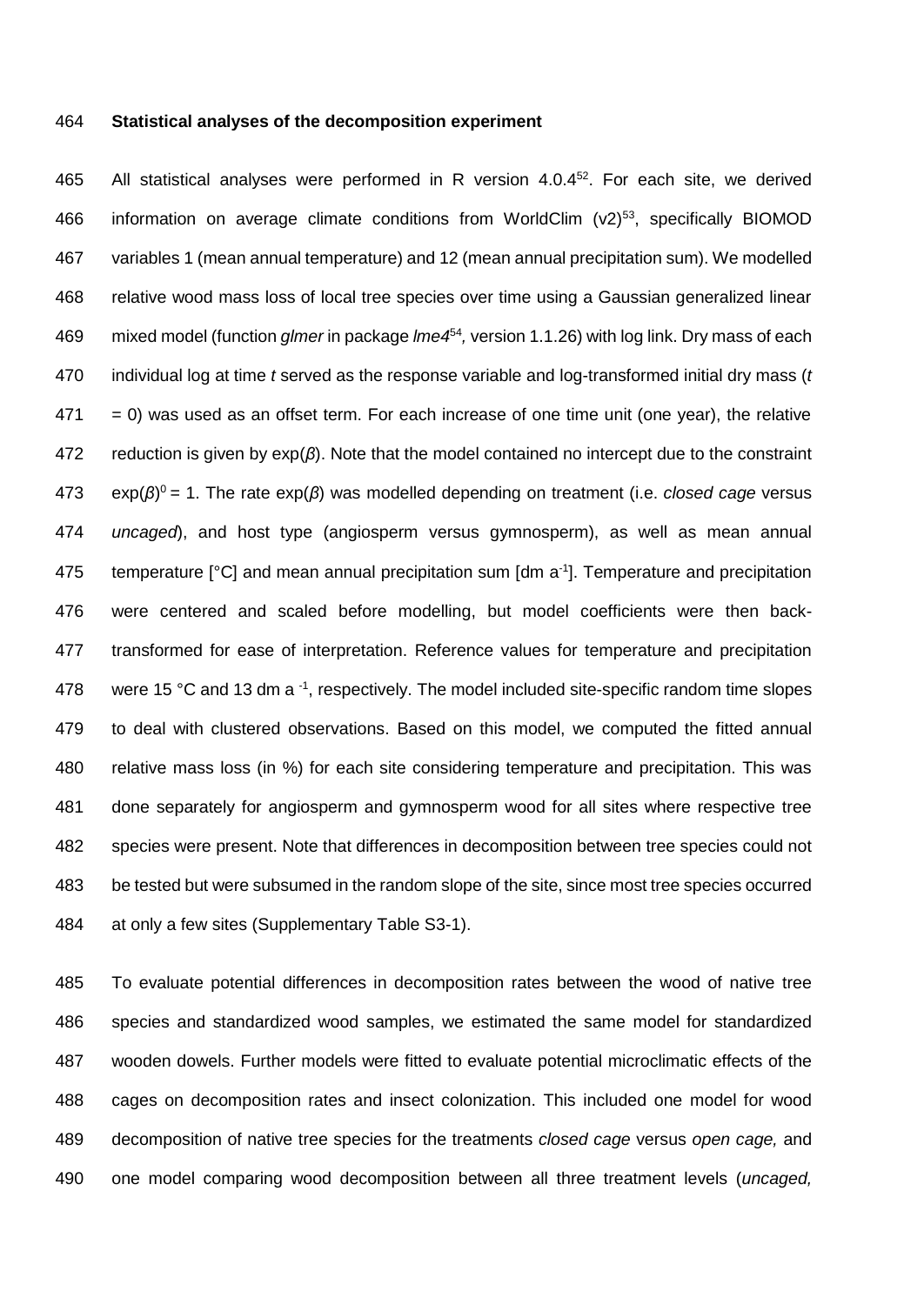*closed cage* and *open cage*) using a post-hoc test. A binomial generalized linear mixed model was fitted for insect colonization and linear mixed models were fitted for mean daily temperature and mean daily relative humidity. Post-hoc tests were applied to these models for comparisons among the three treatments.

## **Estimation of global carbon fluxes from deadwood decomposition**

 To estimate the global carbon flux from deadwood decomposition, we fitted an additive beta regression model (function *gam* with family *betar* in package *mgcv*<sup>55</sup> *,* version 1.8) to site specific predicted relative annual mass loss using temperature and precipitation as predictors, separately for angiosperm and gymnosperm. Based on predicted relative annual mass loss for the *uncaged* treatment, this model was used to predict total deadwood carbon release globally (i.e. attributable to all kinds of decomposers). To quantify the amount of carbon released from deadwood due to the net effect of insects, we applied the beta regression model to predicted relative annual mass loss for the *closed cage* treatment and calculated it as carbon releaseuncaged - carbon release*closed cage*.

 We applied this model to a spatially-explicit global map of carbon stored in deadwood of angiosperms and gymnosperms, which we synthesized from empirical and remote sensing data sets. We used mean annual temperature and mean annual precipitation sum from 508 WorldClim  $(v2)^{53}$  as predictor data. The GlobBiom (http://globbiomass.org) data set provides high-resolution estimates of forest biomass based on Earth Observation data within the framework of ESA's GlobBiomass project. We used the GlobBiom aboveground biomass layer (i.e., stem, bark, and branch compartments) for the reference year 2010, and aggregated information to the base resolution of WorldClim, i.e., 5 arc minutes (Extended Data Fig. 6a). We extended the aboveground biomass information provided by GlobBiom to total live carbon 514 (including roots) by applying biome-specific root expansion factors<sup>56</sup> and biome-specific 515 biomass to carbon conversion factors between 0.47 and 0.49<sup>16</sup> (Extended Data Fig. 6b). The 516 delineation of forest biomes was taken from FAO<sup>57</sup>.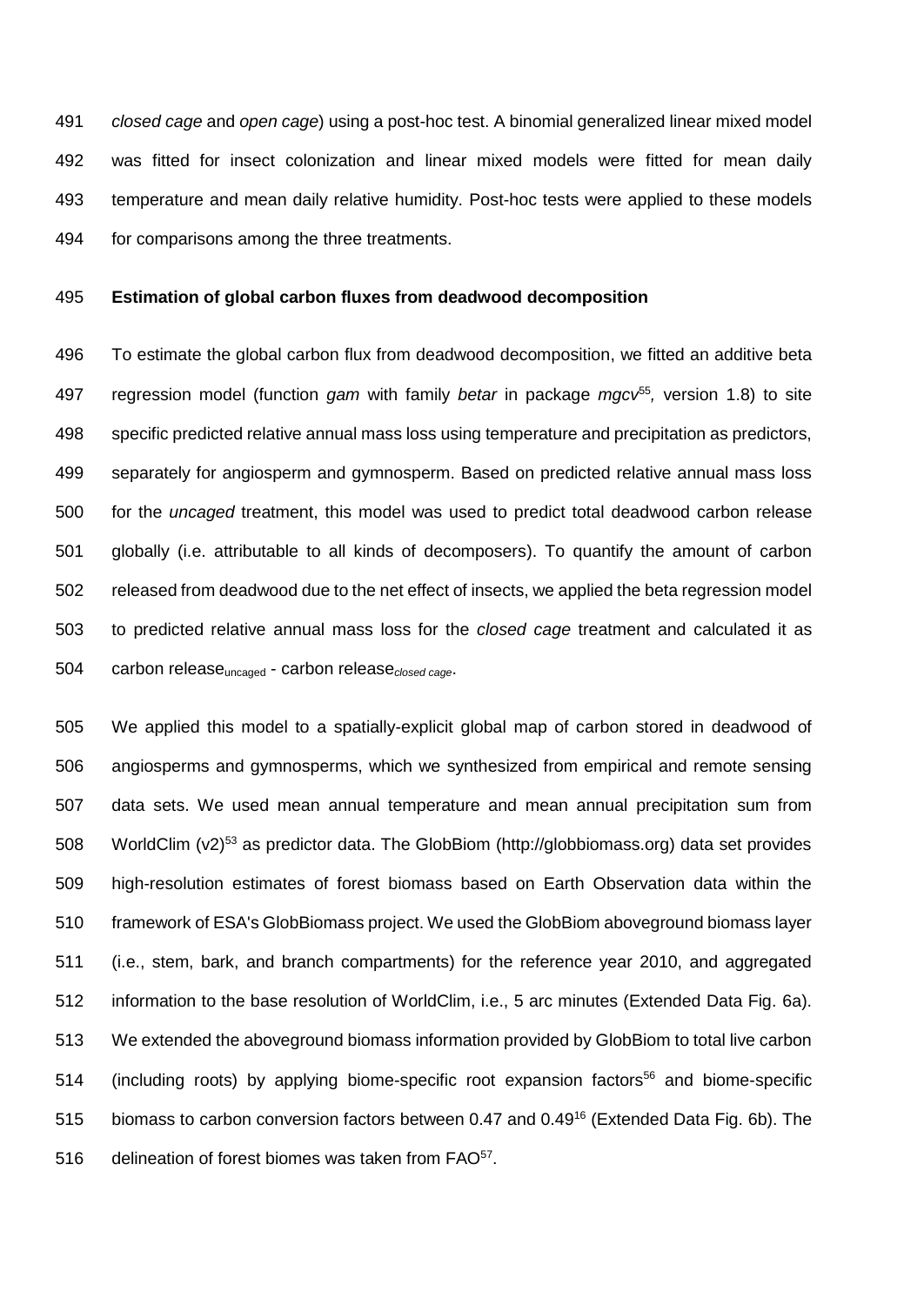We calculated deadwood carbon stocks at a spatial grain of 5' by relating deadwood carbon stocks to total live carbon stocks (i.e., deadwood carbon fraction). To quantify regional 519 deadwood carbon fractions, we used data compiled by Pan et al.<sup>1</sup>, which are based on forest inventory data and represent the most comprehensive analysis of global forest carbon stocks available to date. We reanalyzed their data set and amended it with data from the FAO Forest 522 Assessment Report<sup>58</sup> where values were missing (Extended Data Table 3). Our estimate of global deadwood carbon stocks therefore reflects local differences in forest productivity, 524 mortality, and land management. The values reported in Pan et al.<sup>1</sup> defined deadwood as "all non-living woody biomass not contained in the litter, either standing, lying on the ground, or in the soil" with a diameter >10 cm. We extended our deadwood carbon pool estimate to include all deadwood >2 cm diameter by applying an expansion factor based on empirical allometric 528 relationships<sup>59</sup>. Our global map of deadwood (Fig. 1a) thus represents the total amount of carbon stored in standing and downed deadwood with a diameter of >2 cm for the reference year 2010.

 To differentiate between deadwood of angiosperms and gymnosperms, we used the proportion of broad- and needle-leaved biomass derived from the global land cover product 533 GLCNMO2013<sup>60</sup>. The resolution of GLCNMO2013 is 1/240 degree (i.e., each of our 5' cells contains 400 land cover pixels), and it provides information on 20 land cover classes. We reclassified these to "Broadleaved", "Needle-leaved", and "Mixed forest", and aggregated to 5' cells for each of the three forest types. The final proportion of each group was calculated assuming that carbon in mixed forests was equally distributed between angiosperms and gymnosperms (Extended Data Fig. 6c).

 The experimental sites were chosen to span the global bioclimatic space inhabited by forests. Nonetheless, gaps remained in very cold and dry climatic conditions for both angiosperm and gymnosperm species as well as in very warm and wet climatic conditions for gymnosperm tree species. We constrained the application of our decomposition models to the climate space covered by the experiment to avoid extrapolation beyond our data. Specifically, we defined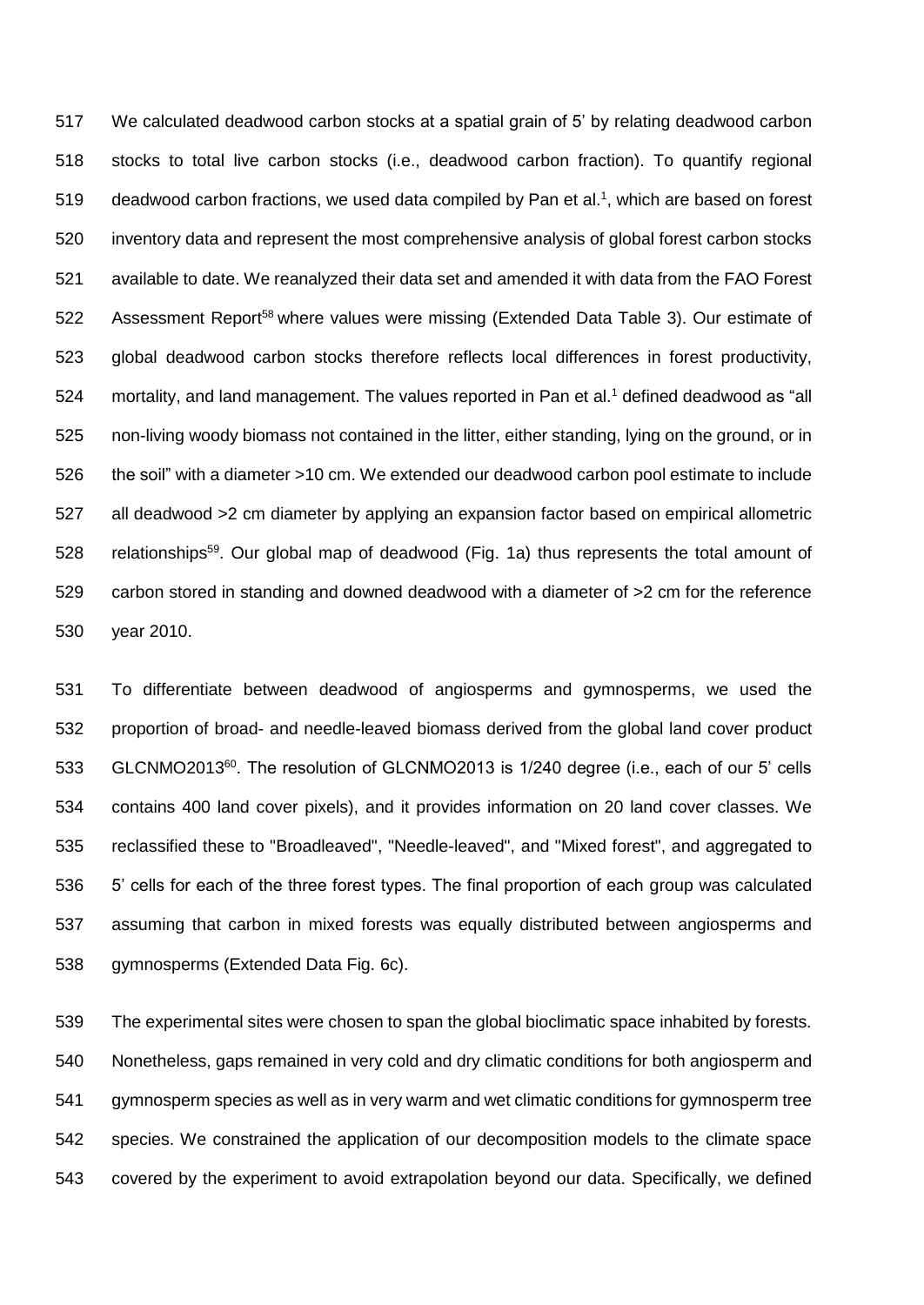the bioclimatic space for robust predictions via a convex hull around experimental sites in temperature - precipitation space (using a buffer of 3° and 3 dm, respectively). Subsequently, climatic conditions outside that convex hull were mapped to the nearest point within the hull in our modelling (Extended Data Fig. 7).

548 Our statistical model was derived from deadwood samples with a diameter of ~3 cm, and thus overestimates annual decomposition rates when applied over the full diameter range of deadwood (Supplementary Information section 2). To address this potential bias, we used a conversion factor relating wood mass loss of fine woody debris (FWD, < 10 cm in diameter) to coarse woody debris (CWD, > 10 cm). We based our conversion factor on data from eleven peer-reviewed studies reporting data on both CWD and FWD decomposition, covering all major global biomes (Supplementary Table S2-1). As the relationship of CWD mass loss rate over FWD mass loss rate was robust across different climates, we used its median value (0.53) in our upscaling. An evaluation of the final deadwood decomposition rates used for deriving a first global estimate of the carbon flux from deadwood was performed against 558 independent data from 157 observations compiled by Harmon et al.<sup>28</sup>. This evaluation against independent data indicated good agreement across all major biomes and diameter classes (Extended Data Fig. 4).

 Finally, we accounted for the slower carbon release from standing deadwood relative to downed woody debris, particularly in dry regions of the boreal and temperate biome. Based on a wood decomposition data set for standing and downed deadwood across several decay classes for the temperate and boreal biome<sup>61</sup>, we estimated decomposition of standing deadwood to be 33-80% slower compared to lying logs. This is consistent with a detailed 566 analysis for temperate forests in Switzerland<sup>62</sup> that found a slowdown of 42%. In the tropics, however, decomposition rates of standing trees have the same or sometimes even higher 568 decomposition rates as downed trees<sup>3,63,64</sup>. We assumed a reduction of decomposition rates by 50% for standing deadwood in temperate and boreal forests, and no reduction in the tropical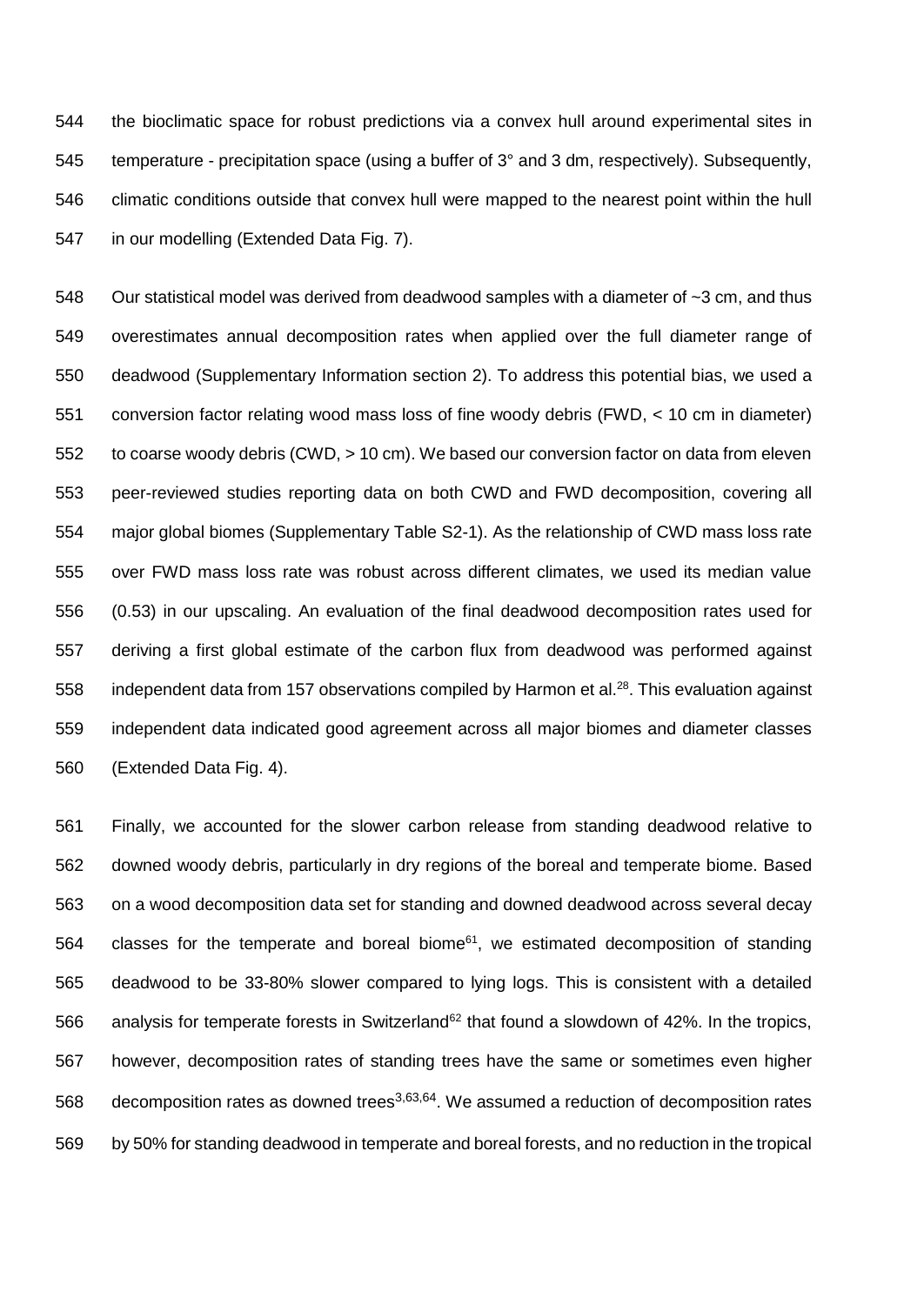570 biome in our upscaling. Based on large-scale inventories $65-69$  we estimated the proportion of standing deadwood on total deadwood as 25% and 30% for the boreal and temperate biome, respectively.

 Our global estimate of the carbon fluxes of deadwood decomposition required a number of analytical steps and assumptions, each of which is associated with uncertainties. These can be classified into uncertainties related to deadwood carbon stocks ("Data uncertainties"), uncertainties related to the statistical modelling of deadwood decomposition ("Model uncertainties"), and uncertainties in the upscaling of model results to the global scale ("Scaling uncertainties"). To assess the robustness of our estimate, we performed a global sensitivity analysis<sup>48</sup> where we selected three to four indicators for each of these three categories of uncertainty, and estimated their influence on the overall result. For each of the ten indicators analyzed in total, we selected either a single alternative (e.g., use of the standardized dowels instead of native species) or an upper and lower bound around the default value based on available data or indicator-specific assumptions (Extended Data Table 2). With regard to data uncertainty, we investigated uncertainties associated with the GlobBiom data set used as important data basis here, the deadwood carbon pool estimates<sup>1</sup>, and the expansion factors 586 used to derive total biomass from aboveground biomass<sup>56</sup>. Model uncertainties were 587 considered by employing alternative models using the  $97.5<sup>th</sup>$  and 2.5<sup>th</sup> percentile of parameter values for fixed effects of the original model, an additional model accounting for potential microclimatic effects of cages (i.e., using the *open cage* instead of the *uncaged* treatment), and a model based on results for the standardized dowels (instead of the native tree species). Lastly, scaling uncertainties were addressed by analyzing alternative expansion factors to include deadwood <10 cm, varying relationships between FWD and CWD decay rate, alternative assumptions regarding the proportion and decay rate of standing deadwood, and the treatment of regions outside of the climate envelope covered by our experiment (see Extended Data Table 2 for details). All factor levels of all indicators were allowed to vary simultaneously, resulting in a total of 4860 estimates for annual deadwood carbon release and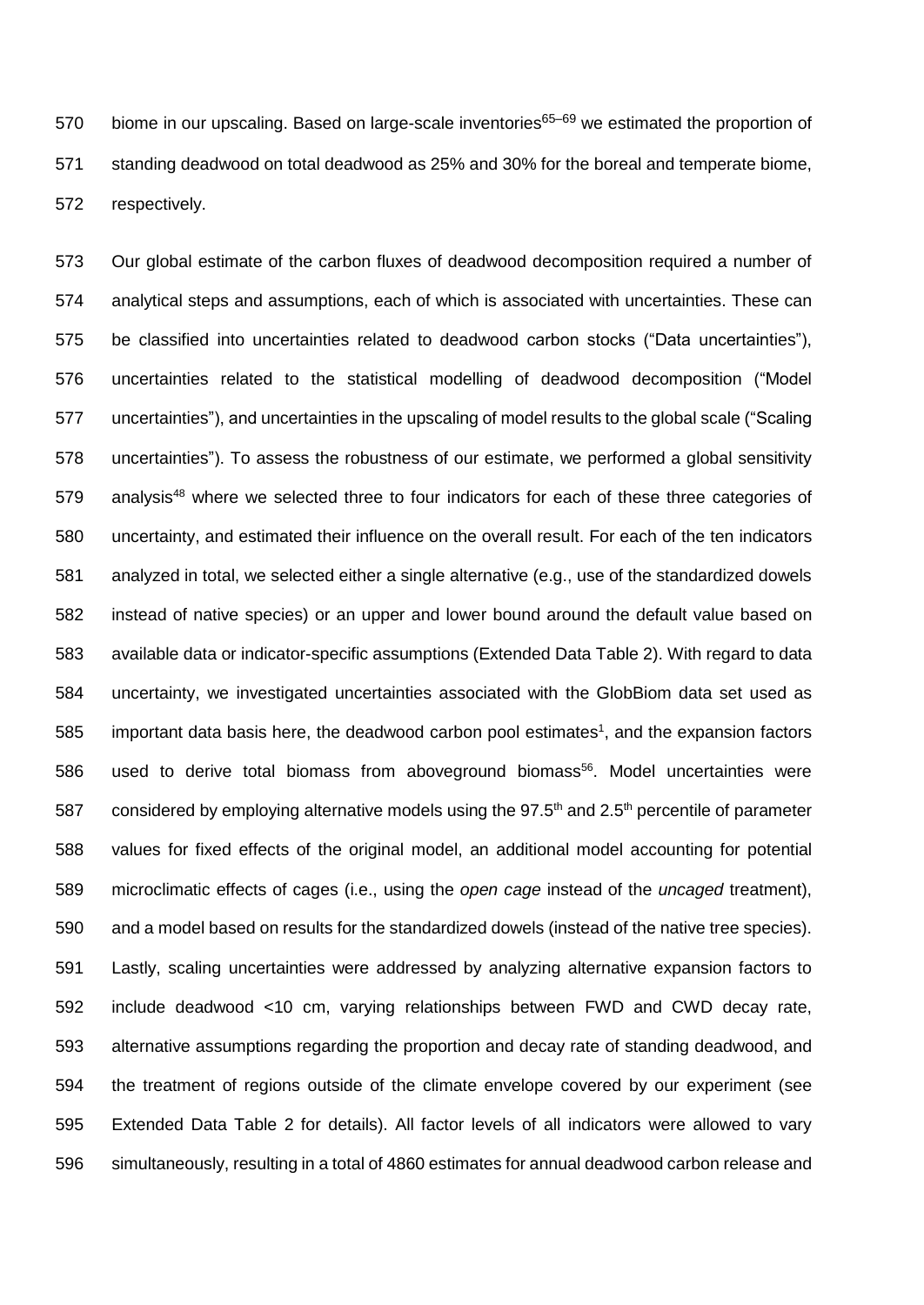the net effects of insects. The relative influence of each indicator on total uncertainty was derived by means of ANOVA, determining the percent of variance explained by each factor. The contribution at the level of uncertainty categories was derived as the sum of the factors per category. The uncertainty range for the global annual deadwood carbon release estimated 601 from this global sensitivity analysis was  $\pm 3.14$  Pg, and the net effect of insects varied by  $\pm 0.88$  Pg carbon. Data uncertainty was identified as the most important factor (~40%), but both model and scaling uncertainty were also highly influential, each contributing 25-30% to the overall variation in the results (Extended Data Table 2).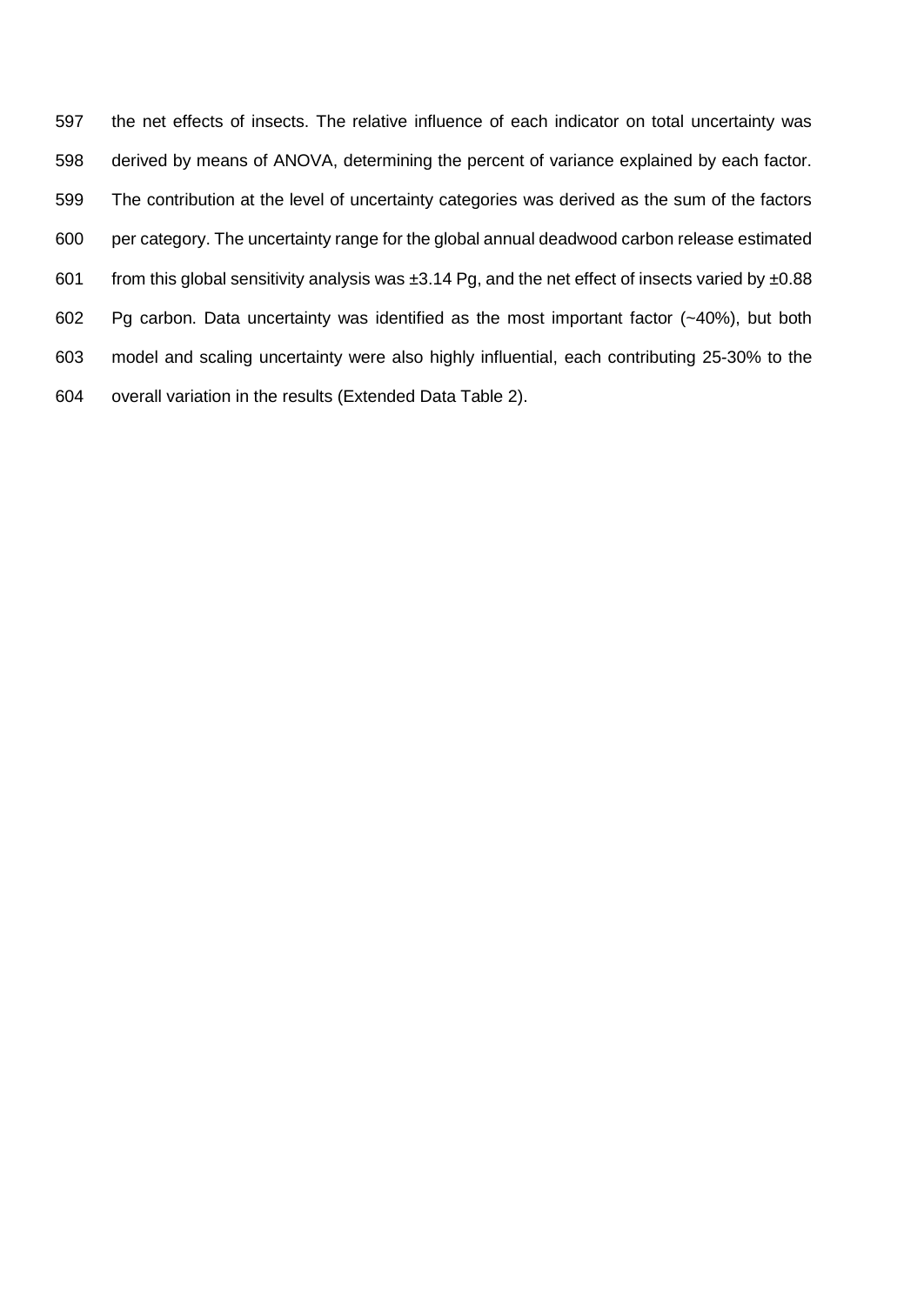## **Methods references**

- 45. Ulyshen, M. D. & Wagner, T. L. Quantifying arthropod contributions to wood decay. *Methods Ecol. Evol.* **4**, 345–352 (2013).
- 46. Bässler, C., Heilmann-Clausen, J., Karasch, P., Brandl, R. & Halbwachs, H.
- Ectomycorrhizal fungi have larger fruit bodies than saprotrophic fungi. *Fungal*
- *Ecol.* **17**, 205–212 (2015).
- 47. Ryvarden, L. & Gilbertson, R. L. *The Polyporaceae of Europe*. (Fungiflora, 1994).
- 48. Eriksson, J. & Ryvarden, L. *The Corticiaceae of North Europe Part 1-8*.
- (Fungiflora, 1987).
- 49. Boddy, L., Hynes, J., Bebber, D. P. & Fricker, M. D. Saprotrophic cord
- systems. dispersal mechanisms in space and time. *Mycoscience* **50**, 9–19 (2009).
- 50. Moore, D. *Fungal Morphogenesis*. (Cambridge University Press, 1998).
- 51. Clemencon, H. *Anatomy of the Hymenomycetes*. (Universtity of Lausanne, 1997).
- 52. R Core Team. R: A language and environment for statistical computing. (2020).
- 53. Fick, S. E. & Hijmans, R. J. WorldClim 2: new 1-km spatial resolution climate
- surfaces for global land areas. *Int. J. Climatol.* **37**, 4302–4315 (2017).
- 54. Bates, D., Maechler, M., Bolker, B. & Walker, S. Fitting linear mixed-effects models using lme4. *J. Stat. Softw.* **67**, 1–48 (2015).
- 55. Wood, S. N. *Generalized Additive Models: an introduction with R (2nd edition)*. (Chapman and Hall/CRC, 2017).
- 56. Robinson, D. Implications of a large global root biomass for carbon sink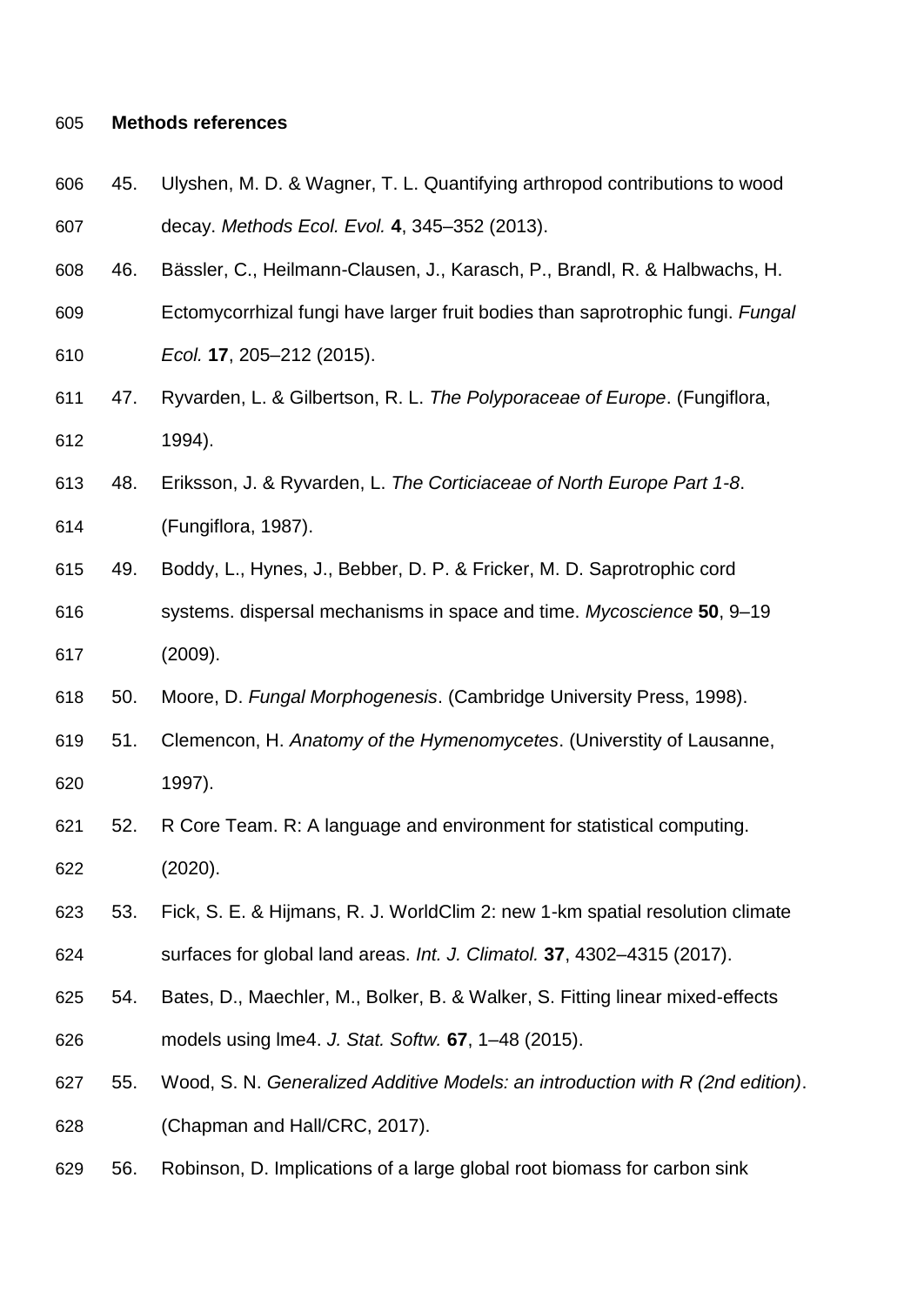- estimates and for soil carbon dynamics. *Proc. R. Soc. B Biol. Sci.* **274**, 2753– 2759 (2007).
- 57. Food and Agriculture Organization. *Global ecological zones for FAO forest reporting: 2010 Update, Forest Resource Assessment Working Paper*. (Food and Agriculture Organization, 2012).
- 58. Food and Agriculture Organization. *Global Forest Resources Assessment 2015*. (Food and Agriculture Organization, 2016).
- 59. Müller-Using, S. & Bartsch, N. Decay dynamic of coarse and fine woody debris
- of a beech (*Fagus sylvatica* L.) forest in Central Germany. *Eur. J. For. Res.*
- **128**, 287–296 (2009).
- 60. Kobayashi, T. *et al.* Production of global land cover data GLCNMO2013. *J. Geogr. Geol.* **9**, 1 (2017).
- 61. Harmon, M. E., Woodall, C. W., Fasth, B., Sexton, J. & Yatkov, M. *Differences*
- *between standing and downed dead tree wood density reduction factors: A*
- *comparison across decay classes and tree species*. *U.S. Department of*
- *Agriculture, Forest Service, Northern Research Station, Research Paper NRS-15* (2011).
- 62. Hararuk, O., Kurz, W. A. & Didion, M. Dynamics of dead wood decay in Swiss forests. *For. Ecosyst.* **7**, (2020).
- 63. Gora, E. M., Kneale, R. C., Larjavaara, M. & Muller-Landau, H. C. Dead wood
- necromass in a moist tropical forest: stocks, fluxes, and spatiotemporal
- variability. *Ecosystems* **22**, 1189–1205 (2019).
- 64. Hérault, B. *et al.* Modeling decay rates of dead wood in a neotropical forest. *Oecologia* **164**, 243–251 (2010).
- 65. Thünen-Institut für Waldökosysteme. *Der Wald in Deutschland - Ausgewählte*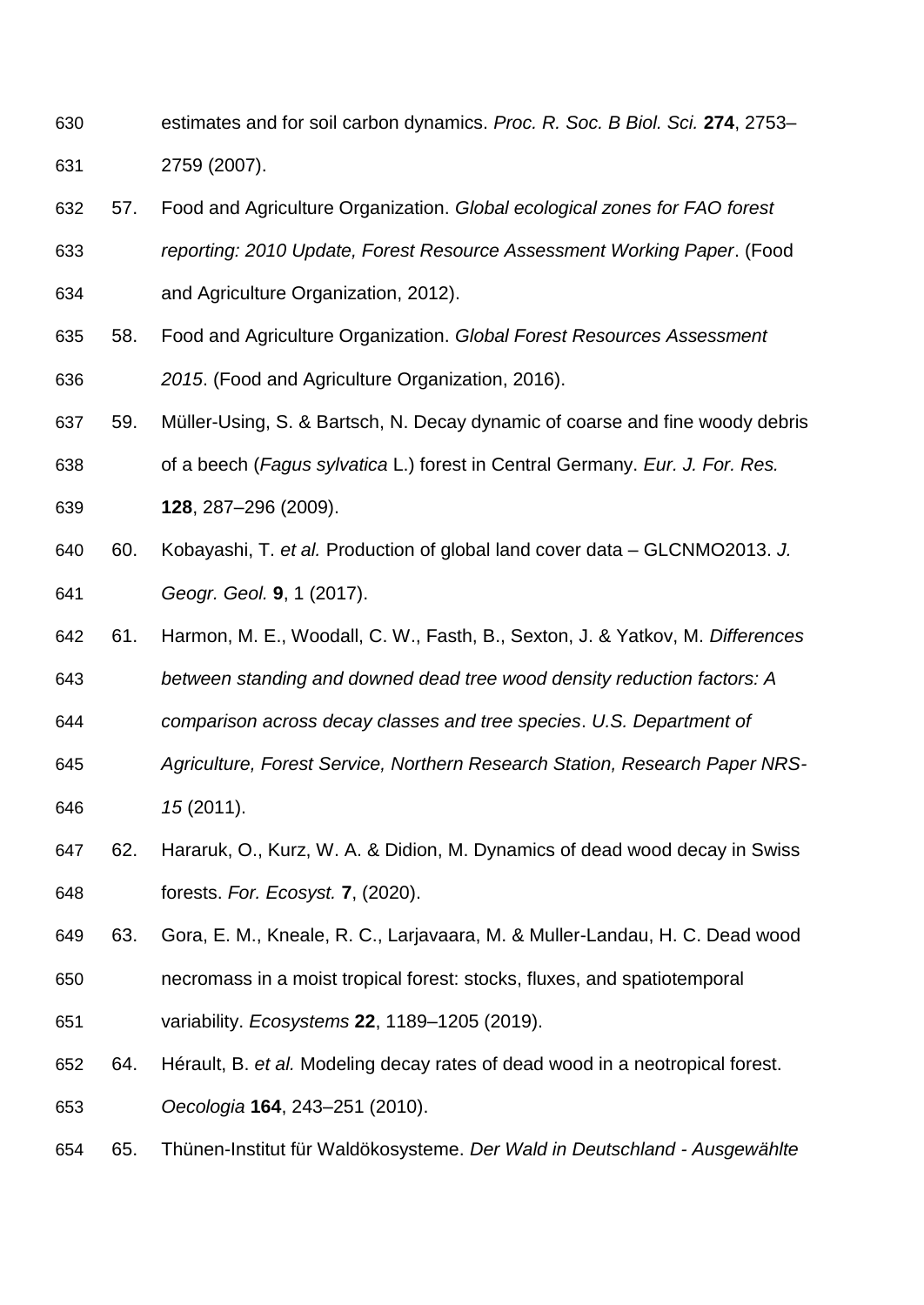- *Ergebnisse der dritten Bundeswaldinventur*. (Bundesministerium für Ernährung und Landwirtschaft, 2014).
- 66. Puletti, N. *et al.* A dataset of forest volume deadwood estimates for Europe. *Ann. For. Sci.* **76**, 1–8 (2019).
- 67. Richardson, S. J. *et al.* Deadwood in New Zealand's indigenous forests. *For. Ecol. Manage.* **258**, 2456–2466 (2009).
- 68. Shorohova, E. & Kapitsa, E. Stand and landscape scale variability in the
- amount and diversity of coarse woody debris in primeval European boreal

forests. *For. Ecol. Manage.* **356**, 273–284 (2015).

- 69. Szymañski, C., Fontana, G. & Sanguinetti, J. Natural and anthropogenic
- influences on coarse woody debris stocks in Nothofagus–Araucaria forests of
- northern Patagonia, Argentina. *Austral Ecol.* **42**, 48–60 (2017).

# **Data availability**

 Raw data from the global deadwood experiment, our global map of deadwood carbon and our map of predicted decomposition rates are publicly available from figshare https://figshare.com/s/ffc39ee0724b11bf450c (doi: 10.6084/m9.figshare.14545992).

# **Code availability**

 An annotated R code including the data needed to reproduce the statistical analyses, global estimates, and sensitivity analysis is publicly available from figshare https://figshare.com/s/ffc39ee0724b11bf450c (doi: 10.6084/m9.figshare.14545992).

# **Acknowledgments**

 We thank the administration of the Bavarian Forest National Park for financing the setup of the experiment and all members of the local teams for their contribution in the field and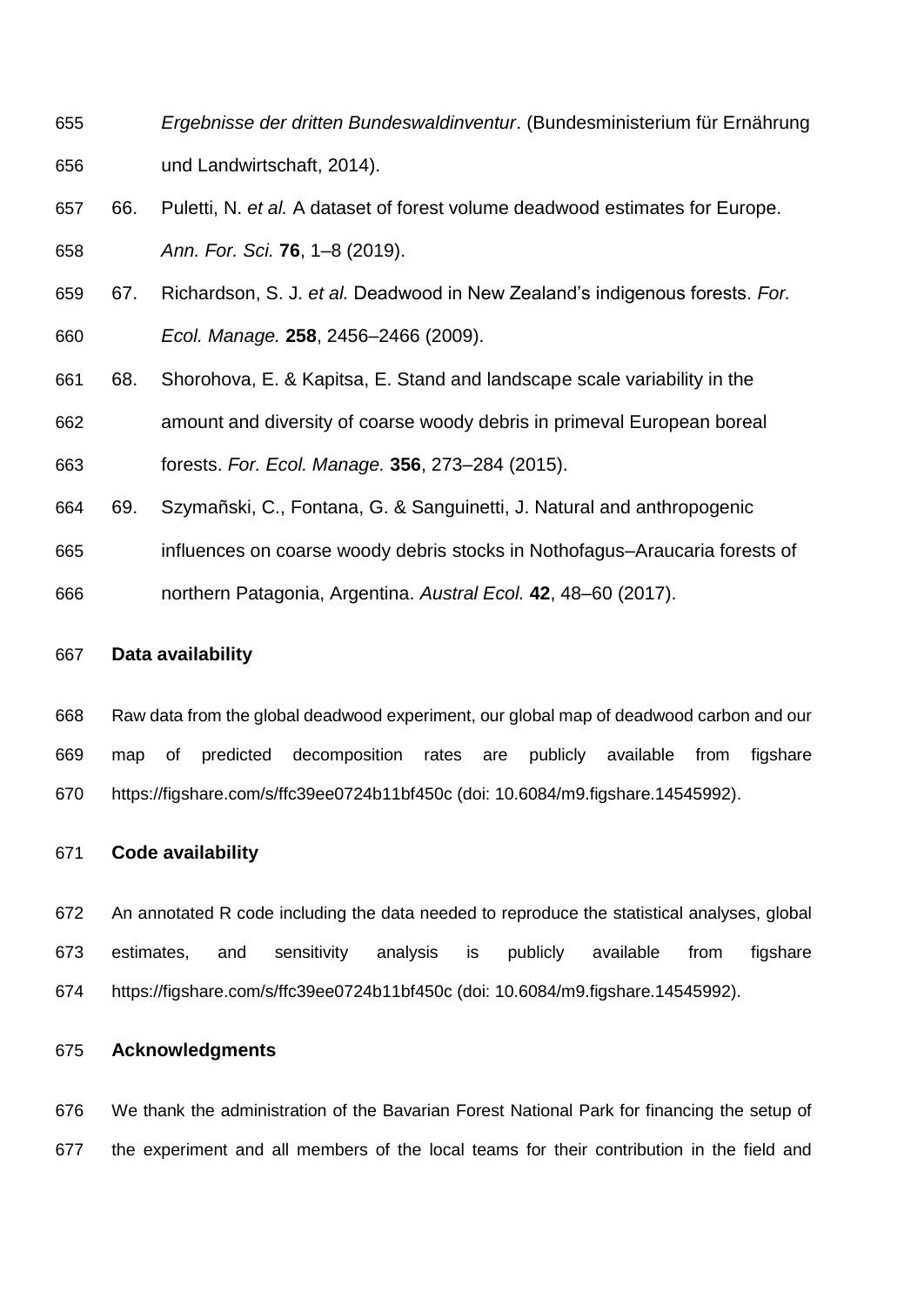laboratory. We especially thank David Blair who operated the site in Victoria, Australia, until his unexpected death in 2019. We thank Bodo von Rentzel, Jörg Ganzhorn, Axel Gruppe, Mark Harmon, Sandra Muller and Sandra Irwin, Makiling Center for Mountain Ecosystems, University of the Philippines Los Banos, the Ministerio del Ambiente de Ecuador, the Instituto Nacional de Biodiversidad de Ecuador and the foundation "Nature and Culture International" for their support. S.S. was supported by the German Academic Exchange Service (DAAD) with funds from the German Federal Ministry of Education and Research and the People Programme of the European Union (Marie Curie Actions; grant number 605728). N.F. was supported by the German Research Foundation (FA925/7-1, FA925/11-1).

# **Author information**

- Affiliations
- **Ecosystem Dynamics and Forest Management Group, Technical University of Munich,**
- **Freising, Germany**
- S. Seibold, R. Seidl & W. Rammer
- **Berchtesgaden National Park, Berchtesgaden, Germany**
- S. Seibold & R. Seidl
- **Epidemiology, Biostatistics, and Prevention Institute, University of Zurich, Zurich,**
- **Switzerland**
- T. Hothorn
- **Field Station Fabrikschleichach, University of Würzburg, Rauhenebrach, Germany**
- J. Müller, J. Lorz & S. Thorn
- **Southern Research Station, USDA Forest Service, Athens, GA, USA**
- M. D. Ulyshen
- **Fenner School of Environment and Society, The Australian National University,**
- **Canberra, ACT, Australia**
- D. B. Lindenmayer
- **Department of Biogeography, University of Bayreuth, Bayreuth, Germany**
- Y. P. Adhikari
- **Department of Disturbance Ecology, University of Bayreuth, Bayreuth, Germany**
- Y. P. Adhikari
- **Instituto de Ecología Regional, CONICET-Universidad Nacional de Tucumán, Yerba**
- **Buena, Tucumán, Argentina**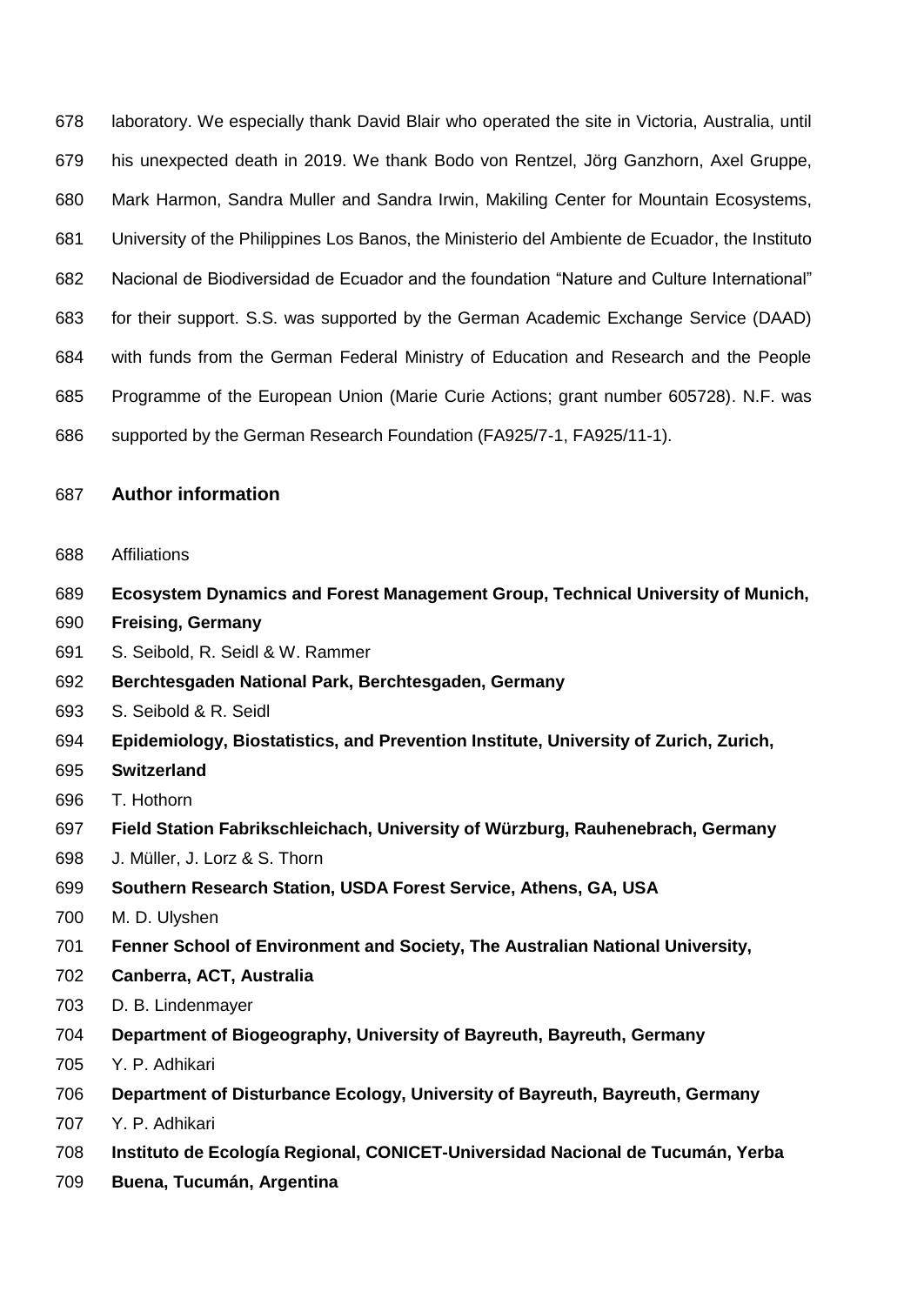- R. Aragón & R. D. Fernández
- **Department of Animal Ecology and Tropical Biology, University of Würzburg,**
- **Würzburg, Germany**
- S. Bae
- **Laboratory of Environmental Microbiology, Institute of Microbiology of the Czech**
- **Academy of Sciences, Praha, Czech Republic**
- P. Baldrian
- **Agricultural and Natural Resources Research Centre of Mazandaran, Sari, Iran**
- H. Barimani Varandi
- **Lancaster Environment Centre, Lancaster University, Lancaster, UK**
- E. Berenguer & J. Barlow
- **Universidade Federal de Lavras, Lavras, Brazil**
- J. Barlow
- **Department of Biodiversity Conservation, Goethe-University Frankfurt, Frankfurt,**
- **Germany**
- C. Bässler
- **Bavarian Forest National Park, Grafenau, Germany**
- J. Müller, C. Bässler & C. Heibl
- **CIRAD, UMR Ecologie des Forêts de Guyane (EcoFoG), AgroParisTech, CNRS, INRA,**
- **Universite des Antilles, Universite de Guyane, Kourou, France**
- J. Beauchêne
- **Environmental Change Institute, University of Oxford, Oxford, UK**
- E. Berenguer
- **Grassland Vegetation Lab, Federal University of Rio Grande do Sul, Brazil**
- R. S. Bergamin
- **Faculty of Environmental Sciences and Natural Resource Management, Norwegian**
- **University of Life Sciences, Aas, Norway**
- A. Sverdrup-Thygeson & T. Birkemoe
- **Institute of Ecology and Botany, Centre for Ecological Research, Vácrátót, Hungary**
- G. Boros
- **Department of Zoology and Animal Ecology, Szent István University, Gödöllő,**
- **Hungary**
- G. Boros
- **Animal Ecology, University of Marburg, Marburg, Germany**
- R. Brandl
- **École d'Ingénieurs de Purpan, Université de Toulouse, Toulouse, France**
- E. Cateau & H. Brustel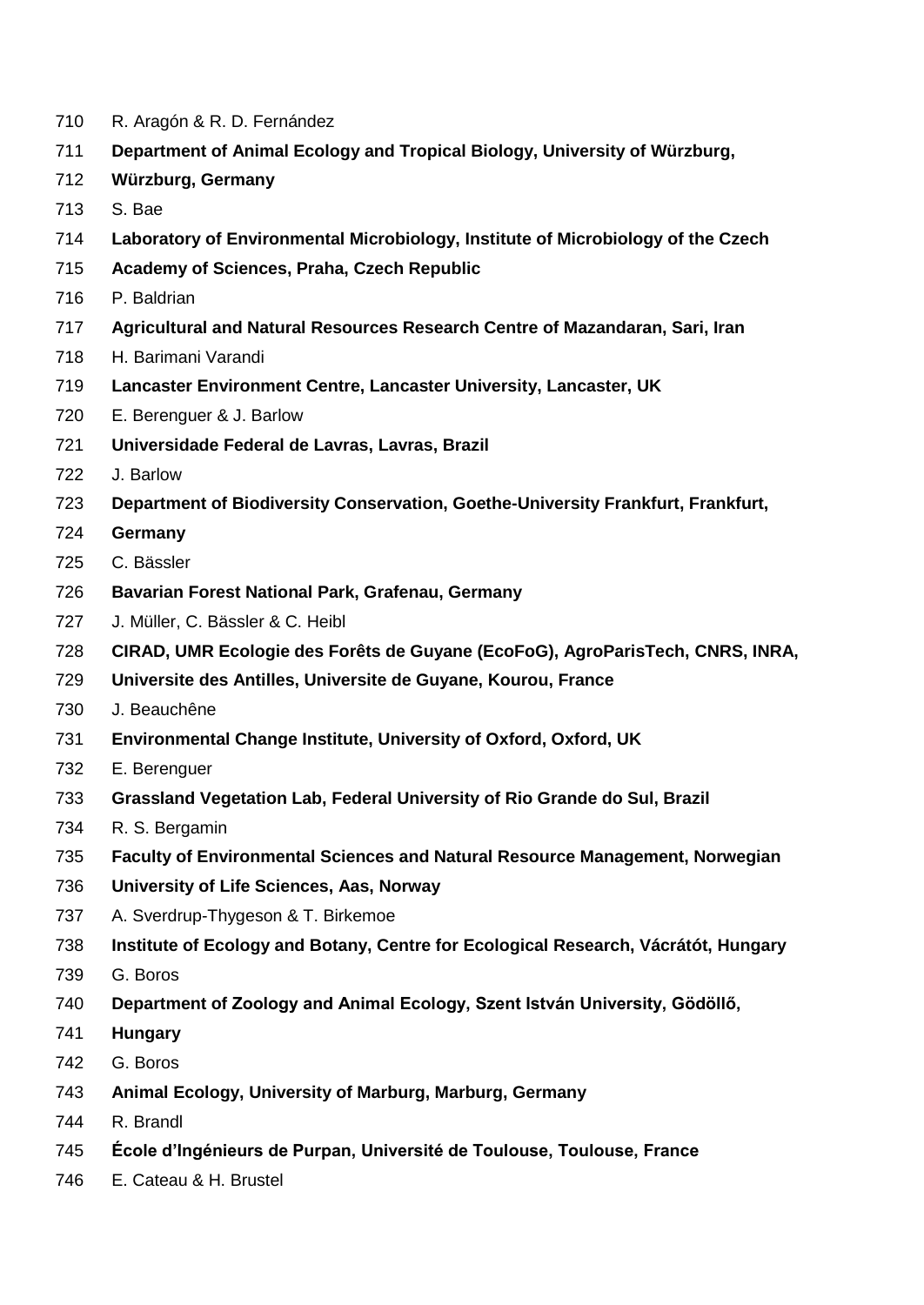- **Ecosystem Science and Management Program, University of Northern British**
- **Columbia, Terrace, B.C., Canada**
- P. J. Burton
- **Biological Sciences, University of Toronto Scarborough, Toronto, ON, Canada**
- M. W. Cadotte
- **Laboratory of Applied Ecology, University of Abomey-Calavi, Benin**
- Y. T. Cakpo-Tossou
- **Department of Ecology, University of Granada, Granada, Spain**
- J. Castro
- **Réserves Naturelles de France, Dijon, France**
- E. Cateau
- **Royal Alberta Museum, Edmonton, Alberta, Canada**
- T. P. Cobb
- **Conservation Ecology, University of Marburg, Marburg, Germany**
- N. Farwig
- **Science and Engineering Faculty, Queensland University of Technology, Brisbane,**
- **Australia**
- J. Firn
- **Centre for the Environment, Institute for Future Environments, Brisbane, Australia**
- J. Firn
- **Forest Research Institute Malaysia, Malaysia**
- K. Gan
- **International Institute of Tropical Forestry, USDA Forest Service, San Juan, PR, USA**
- G. González
- **Swiss Federal Research Institute WSL, Birmensdorf, Switzerland**
- M. M. Gossner & T. Lachat
- **Evolutionary Zoology, University of Salzburg, Salzburg, Austria**
- J. C. Habel
- **Natural Resources Canada, Canadian Forest Service, Quebec, Canada**
- C. Hébert
- **Eurofins Ahma Oy, Oulu, Finland**
- O. Heikkala
- **Department of Plant Systematics, University of Bayreuth, Bayreuth, Germany**
- A. Hemp & C. Hemp
- **Department of Wildlife, Fish, and Environmental Studies, Swedish University of**
- **Agricultural Sciences, Umeå, Sweden**
- J. Hjältén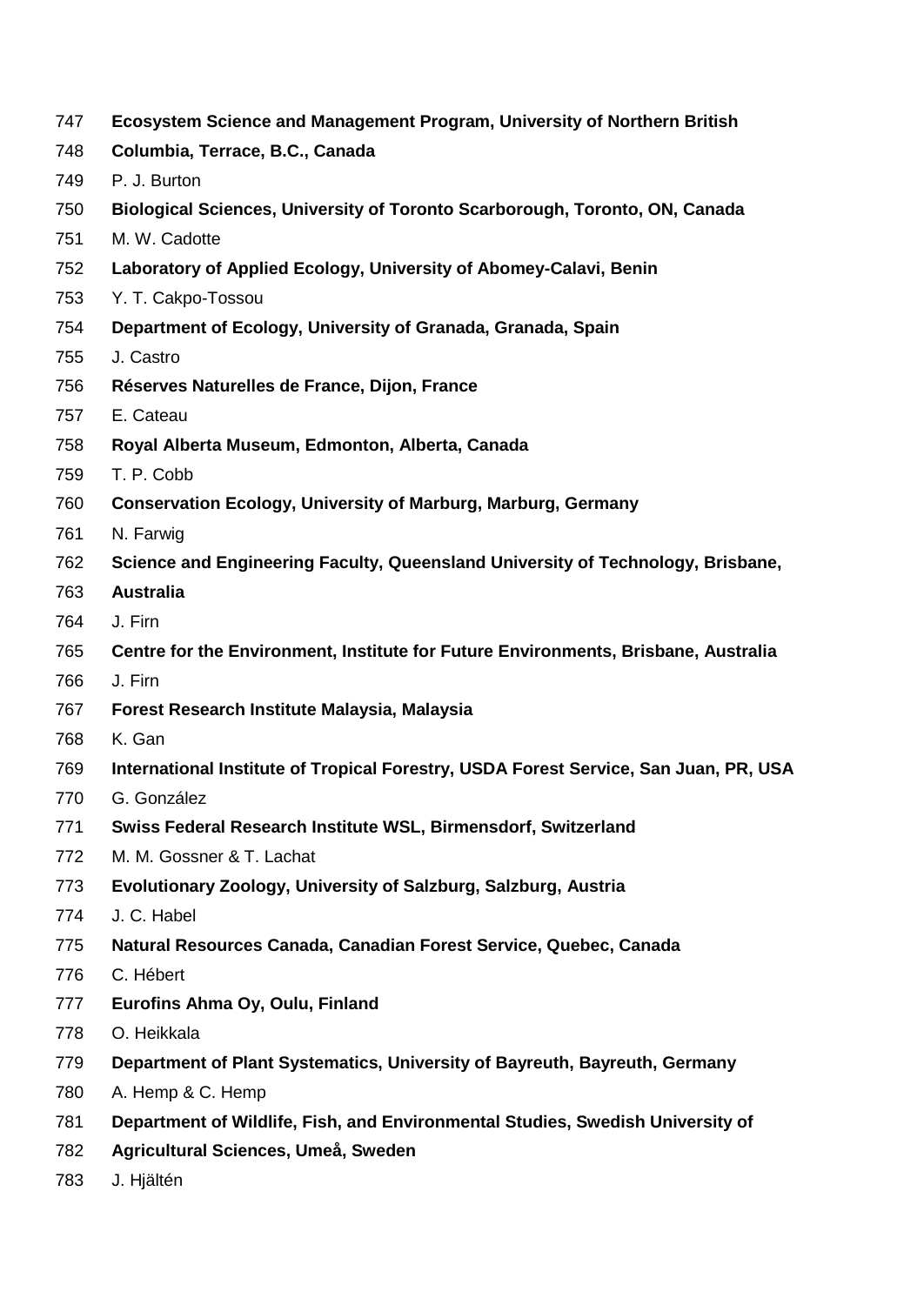- **Applied Landscape Ecology, Chuo University, Tokyo, Japan**
- S. Hotes
- **School of Forest Sciences, University of Eastern Finland, Joensuu, Finland**
- J. Kouki
- **School of Agricultural, Forest and Food Sciences, Bern University of Applied**
- **Sciences, Zollikofen, Switzerland**
- T. Lachat
- **CAS Key Laboratory for Plant Diversity and Biogeography of East Asia, Kunming**
- **Institute of Botany, Chinese Academy of Sciences, Kunming, China**
- J. Liu & Y. Luo
- **ECNU-Alberta Joint Lab for Biodiversity Study, Tiantong National Station for Forest**
- **Ecosystem Research, East China Normal University, Shanghai, China**
- Y. Liu
- **Institute of Biological Sciences, University of the Philippines Los Banos, Laguna,**
- **Philippines**
- D. M. Macandog
- **Department of Thermodynamics, Universidad Nacional del Nordeste, Resistencia,**
- **Argentina**
- P. E. Martina
- **Tropical Forests and People Research Centre, University of the Sunshine Coast,**
- **Maroochydore, QLD, Australia**
- S. A. Mukul
- **Forest Ecosystem Monitoring Laboratory, National University of Mongolia,**
- **Ulaanbaatar, Mongolia**
- B. Nachin & B. Suran
- **School of Environment and Science, Griffith University, Nathan, QLD, Australia**
- K. Nisbet
- **School of Biological, Earth and Environmental Sceinces, University College, Cork,**
- **Ireland**
- J. O'Halloran
- **Edge Hill University, Ormskirk, Lancashire, UK**
- A. Oxbrough
- **Institute of Forestry, Tribhuvan University, Pokhara, Nepal**
- J. Pandey
- **Institute of Evolution, University of Haifa, Haifa, Israel**
- T. Pavlíček
- **Scion (New Zealand Forest Research Institute), Christchurch, New Zealand**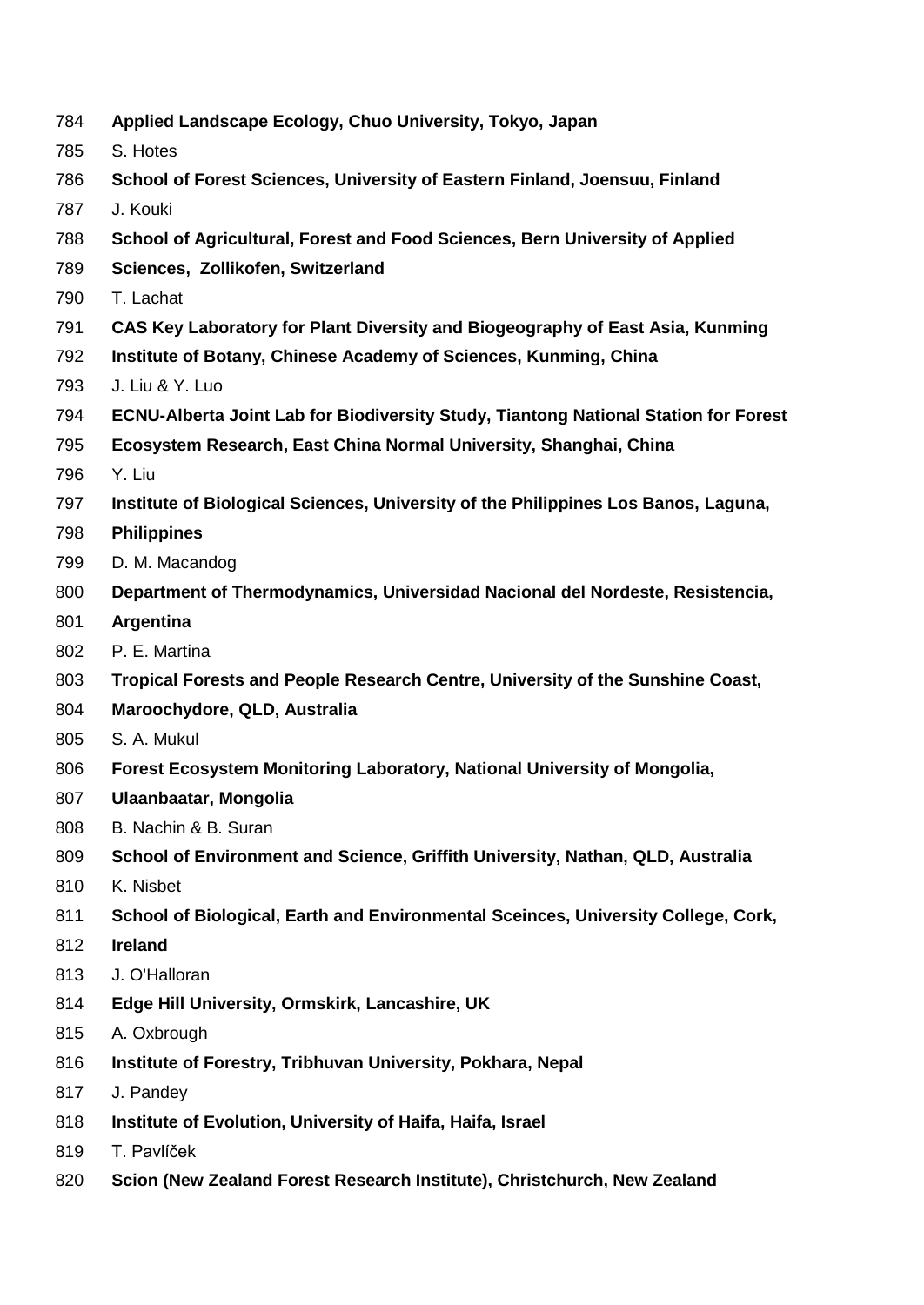| 821 |  | S. M. Pawson |
|-----|--|--------------|
|-----|--|--------------|

- **School of Forestry, University of Canterbury, Christchurch, New Zealand**
- S. M. Pawson
- **Institute of Zoology, University of Hamburg, Hamburg, Germany**
- J. S. Rakotondranary
- **Faculté des Sciences, Université d'Antananarivo, Antananarivo, Madagascar**
- J. S. Rakotondranary
- **Tropical Biodiversity and Social Enterprise, Fort-Dauphin, Madagascar**
- J. Ramanamanjato
- **Departamento de Ecologia, Universidade Estadual Paulista, Rio Claro, SP, Brazil**
- L. C. Rossi
- **Ecology group, University Erlangen-Nuremberg, Erlangen, Germany**
- J. Schmidl
- **H.J. Andrews Experimental Forest, Blue River, OR, USA**
- M. Schulze
- **Environmental and Conservation Sciences, Murdoch University, Melville, WA,**
- **Australia**
- S. Seaton
- **Environmental Futures Research Institute, Griffith University, Nathan, QLD, Australia.**
- M. J. Stone & N. E. Stork
- **Ashoka Trust for Research in Ecology and the Environment, Bangalore, India**
- G. Thyagarajan
- **School of Plant Sciences, University of Tasmania, Australia**
- T. J. Wardlaw
- **Terrestrial Ecology Research Group, Technical University of Munich, Freising,**
- **Germany**
- W. W. Weisser
- **EcoBank Team, National Institute of Ecology, Seocheon-gun, Republic of Korea**
- S. Yoon
- **College of Forestry, Beijing Forestry University, Beijing, China**
- N. Zhang
- 
- Contributions
- S.S., J.M., R.S. perceived the idea of this manuscript. S.S., J.M. and M.U. designed the
- experiment. S.S., J.L., W.R., M.U., Y.A., R.A., S.B., H.Ba., J.Ba., J.Be., E.B., R.Be., T.B., G.B.,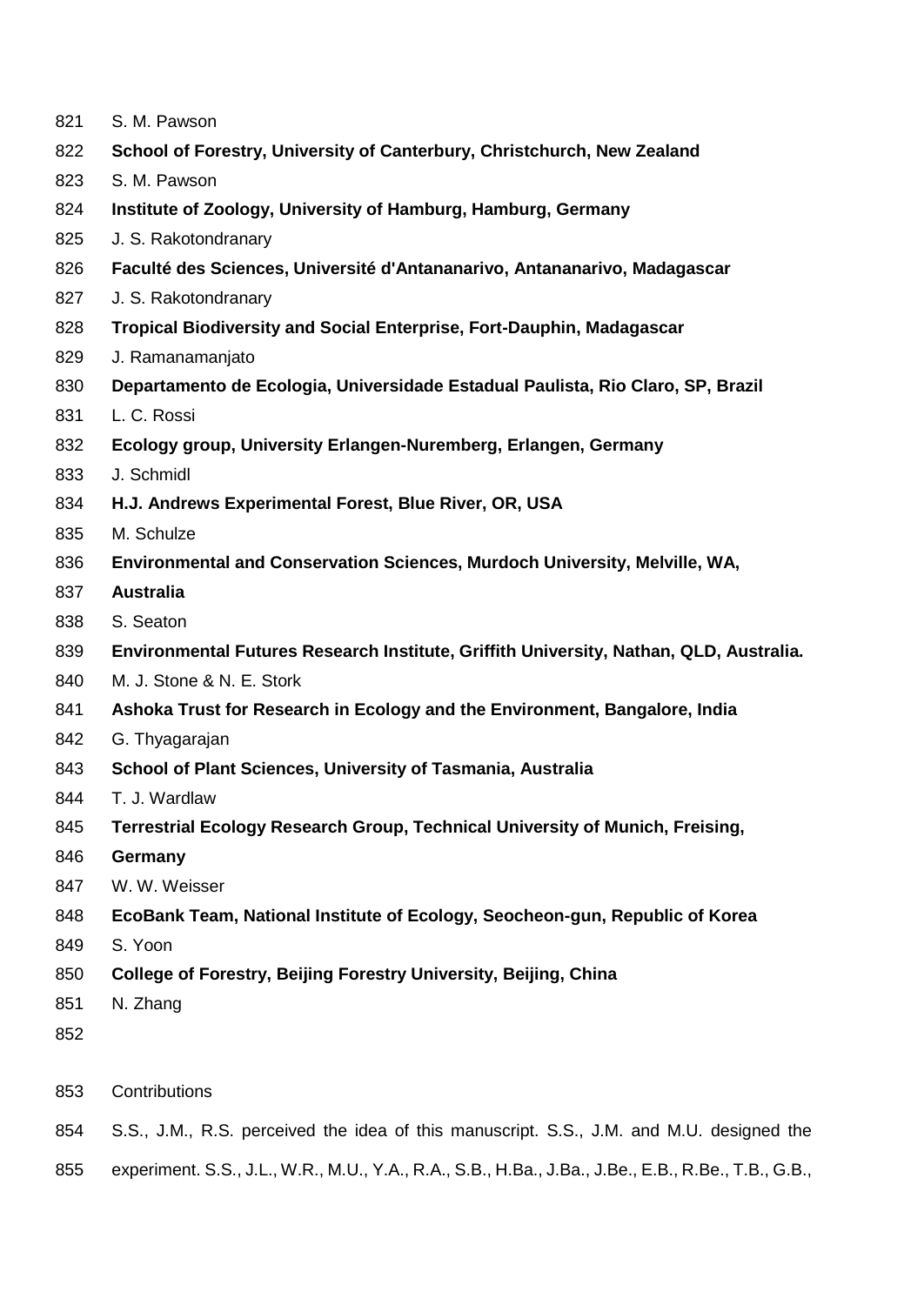- H.Br., P.Bu., M.C., Y.C., J.C., E.C., T.C., N.F.,R.F., J.F., K.G., G.G., J.H., C.Heb., O.H., A.H.,
- C.H., J.H., S.H., J.K., T.L., D.L., J.L., Y.Li., Y.Lu., D.M., P.M., S.M., B.N., K.N., J.O., A.O.,
- T.P., S.P., J.Rak., J.Ram., L.R., M.Sc., S.Sea., M.St., N.S., B.S., A.S., G.T., T.W., S.Y., N.Z.,
- J.M collected data. S.S., T.H., and W.R. analyzed the data. S.S., J.M., R.S. and W.R. wrote
- 860 the first manuscript draft with significant inputs from M.U., M.C. and D.L., and finalized the
- 861 manuscript. All authors commented on the manuscript.
- Corresponding author
- Correspondence to Sebastian Seibold sebastian.seibold@tum.de
- **Ethics declarations**
- Competing interests
- The authors declare no competing interests.
- **Additional Information**
- **Supplementary Information** This file contains supplementary information about methods,
- descriptions of supplementary analyses and a detailed discussion addressing methodological
- challenges.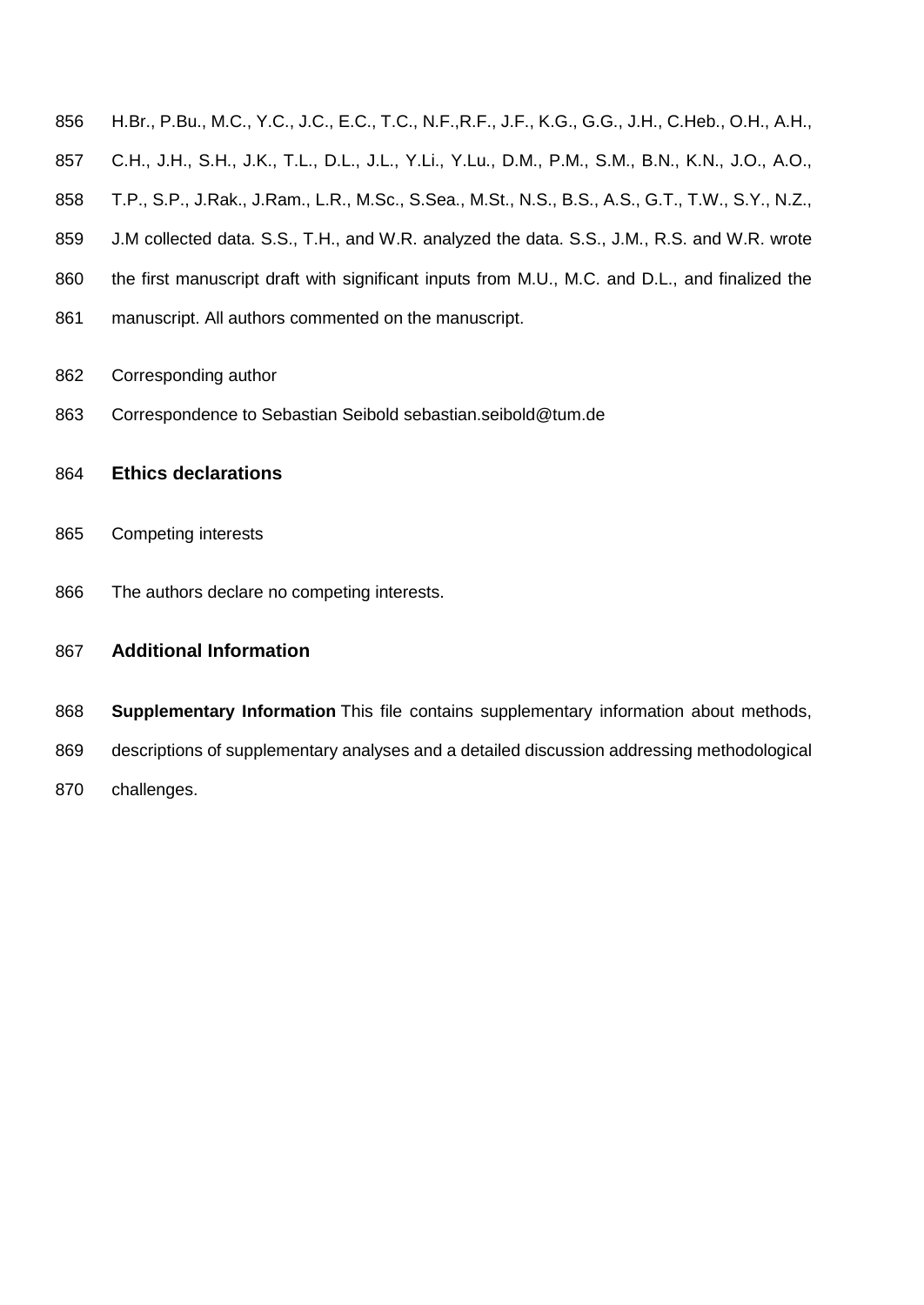Extended Data Table 1 **| Supporting analyses of drivers of wood decomposition.** Results from Gaussian generalized linear mixed log-link models for relative annual mass loss of a) standardized wooden dowels comparing the treatments *uncaged* versus *closed cage* (415 logs from 55 sites) and b) wood of native tree species comparing the treatments *open cage* and *closed cage* 2522 logs from 55 sites). Models include mean annual temperature and mean annual precipitation sum which were both centered and scaled, host tree type (angiosperm vs. gymnosperm; in model b only) and treatment, as well as their two- and three-way interactions, as fixed effects and site as the random effect. Estimates and standard error are 879 for temperature and precipitation transformed back to  $^{\circ}$ C and dm a<sup>-1</sup>. The main effects of each 880 variable is interpretable when the remaining variables are fixed at their reference value (15°C 881 and 13 dm  $a^{-1}$ ).

 Extended Data Table 2 | **Uncertainty in global carbon fluxes from deadwood decomposition, determined in a global sensitivity analysis.** Important factors per 884 uncertainty category were selected and allowed to vary simultaneously, resulting in a total of 4860 analyzed combinations. The uncertainty of total annual deadwood carbon released and of the net effect of insects was calculated as the standard deviation over all combinations for 887 each factor, with all other factors fixed to their default value. Similarly, the uncertainty per category was calculated over all combinations within a category, with all factors from other categories fixed to the default value. The relative contribution of each factor to overall uncertainty was derived by means of an ANOVA, estimating the percent of variance explained for each factor. The contribution at the level of uncertainty categories is the sum of the 892 respective factors in each category. CI = confidence interval; FWD= fine woody debris; CWD= coarse woody debris; SWD= standing woody debris; DWD= downed woody debris.

 Extended Data Table 3 | **Comparison of global carbon stock estimates and results for biomes. a**) Global estimates of total live carbon and carbon in deadwood (>10 cm) from Pan 896 et al.<sup>1</sup> compared with estimates obtained in this study  $(>2 \text{ cm})$  in Pg. Numbers in brackets 897 indicate the difference in percent. Note that Pan et al.<sup>1</sup> defined biomes at country level while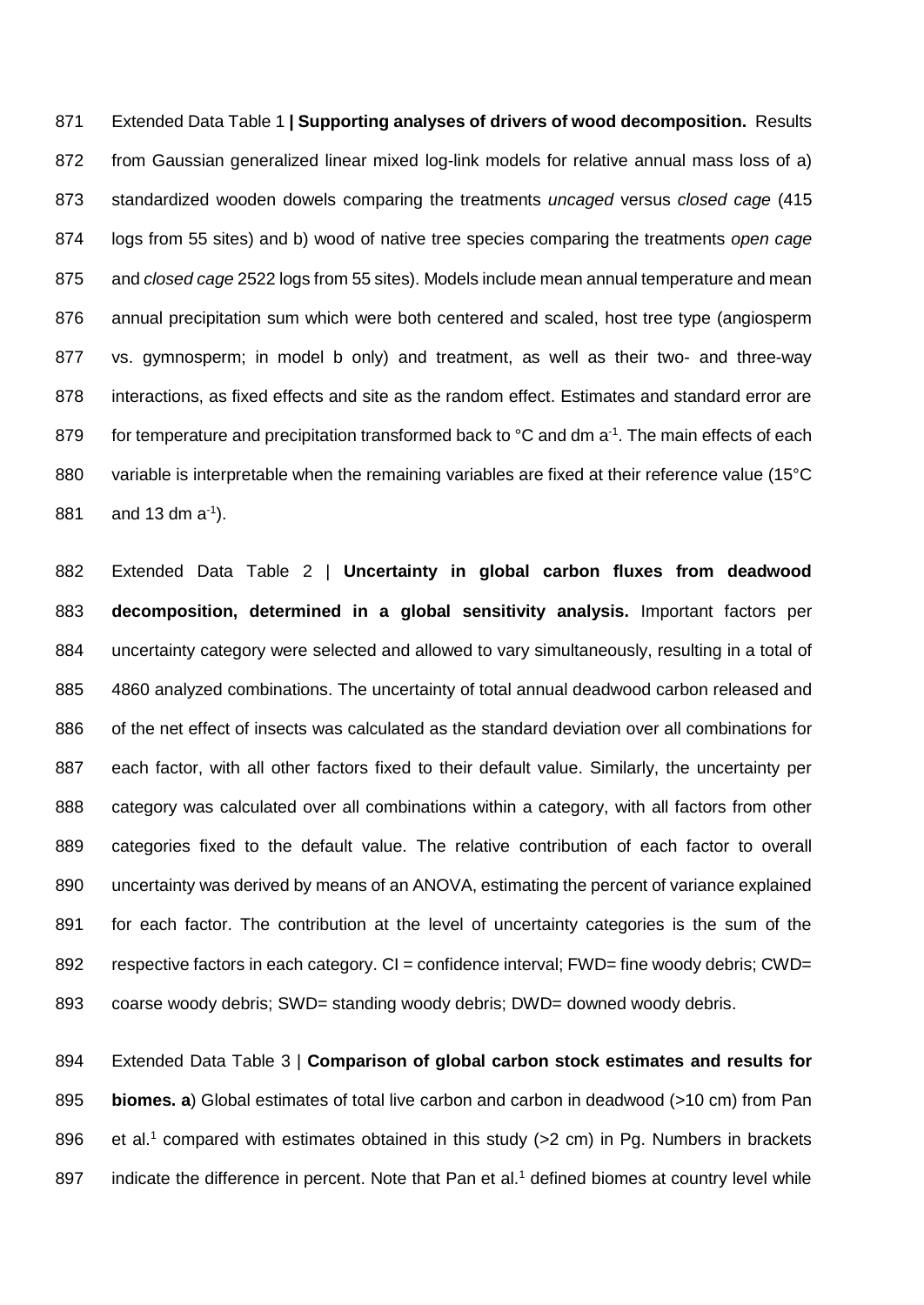898 we here define biomes using the FAO Global Ecological Zones. Differences between these 899 biome definitions are especially significant for the temperate biome, as temperate parts of 900 Russia and Canada are included in the boreal biome in Pan et al.<sup>1</sup>, while we here divide Russia 901 and Canada into boreal and temperate regions. Furthermore, missing and unrealistic 902 deadwood carbon stocks for a number of areas (specifically Japan, South Korea, China, 903 Australia, and Alaska) in Pan et al.<sup>1</sup> were complemented with data from the FAO Forest 904 Assessment Report<sup>58</sup> in this study, which contributes to higher deadwood carbon estimates 905 relative to Pan et al.<sup>1</sup>. b) annual deadwood carbon release and net insect effect per biome (in 906 Pg), and calculated residence time of deadwood carbon (years).

907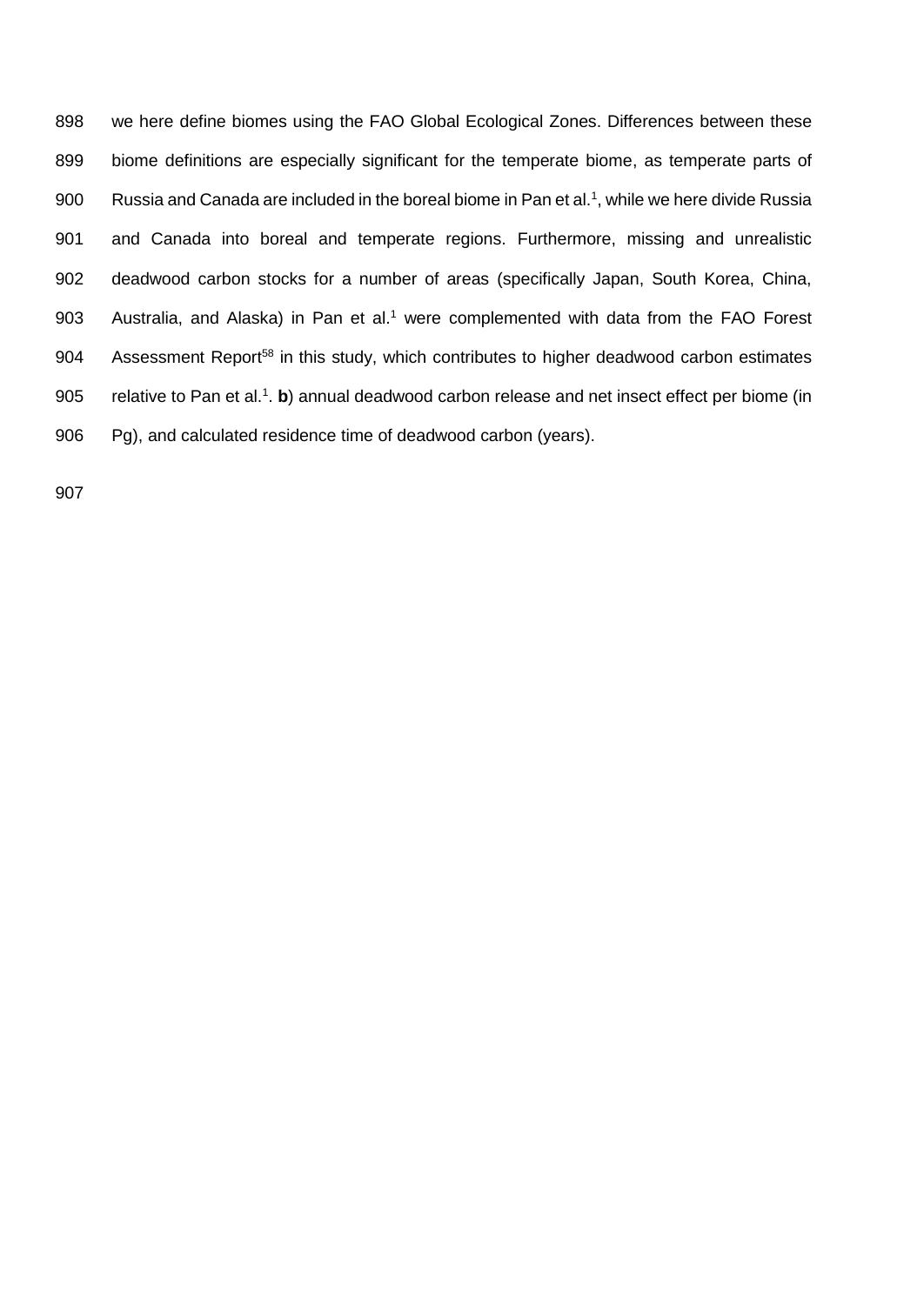Extended Data Figure 1 | **Arrangement of installations per site and treatments.** a) Each site received three installations of three treatments randomly assigned to a 3 x 3 grid. Treatments included b) closed cages to exclude insects, c) open cages providing similar microclimatic conditions as closed cages but giving access to insects and d) uncaged bundles of logs. Cages measured 40 x 40 x 60 cm and were made of white polyester with honeycomb- shaped meshes with a side length of approx. 0.5 mm. Open cages had four rectangular openings measuring 3 x 12 cm at both front sides and four rectangular openings measuring 10 x 15 cm at the bottom representing in total 6% of the surface area of the cage as well as a 916 total of ten 12 cm slits at the top and long sides. All cages were placed on stainless steel mesh (0.5 mm mesh width), which had the same openings as the bottom side of the cages in the open cage treatment. Photographs show the site in the Bavarian Forest National Park, Germany.

 Extended Data Figure 2 | **Effects of treatments on wood decomposition and insect colonization.** Coefficients and confidence intervals from post-hoc tests assessing all three pairwise comparisons between the *uncaged, closed cage* and *open cage* treatments for a) annual mass loss (same structure as the model shown in Table 1 based on 3578 logs) and b) insect colonization (binomial model for insect presence and absence based on 3430 logs) of wood of native tree species. 95% confidence intervals not intersecting the zero line (dashed) indicate significant differences. c) Pairwise comparison of fitted annual mass loss (in %) between each of the three treatments in the global deadwood decomposition experiment. Points represent predicted values for angiosperm species at 55 sites and gymnosperm species at 21 sites based on three Gaussian generalized linear mixed log-link models for 3758 logs with site-specific random effects and temperature, precipitation, treatment (*closed cage*  versus *uncaged, open cage* versus *uncaged* and *closed cage* versus *open cage*, respectively), host division, as well as their interactions, as fixed effects.

 In a) and b), largest differences in both response variables were observed between *uncaged*  and *closed cage* treatments*.* Annual mass loss was higher in *uncaged* than *open cages* and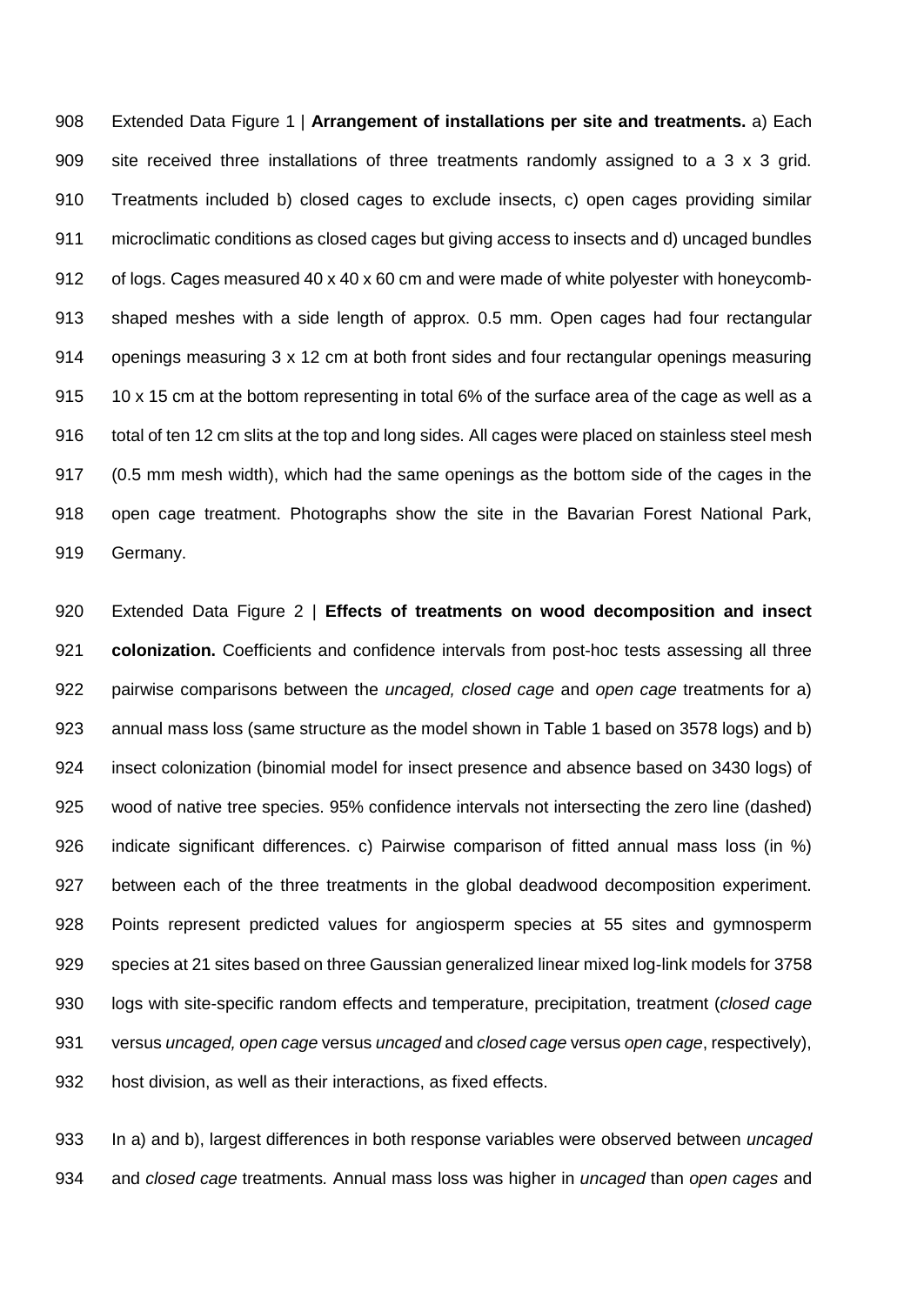higher in *open cages* than in *closed cages*, although the latter was not significant. This indicates that the *open cage*, despite its openings for insects, has a clearly reduced decomposition rate compared to the *uncaged* treatment. Insect colonization for the *open cage* differed significantly from both *uncaged* and *closed cage*, but was more similar to *uncaged* than *closed cage*. This indicates that *open cages* were colonized by insects, but not as frequently as the *uncaged* treatment. *Open cages* thus excluded parts of the wood- decomposing insect community, which may explain the rather small difference in annual mass loss between *closed cage* and *open cages*. These results suggest that the comparison of *uncaged* versus *closed caged* provides a more reliable estimate of the net effect of insects on wood decomposition than the comparison of *closed cage* versus *open cage* treatments, which is likely underestimating the net effect of insects. In c), the difference between annual mass loss in *closed cage* and both treatments with insect access (*uncaged* and *open cage*) increased from boreal to tropical, whereas the difference between *uncaged* and *open cage* hardly deviated from the 1:1 line. This indicates that the reported mass loss differences between *closed cage* and *uncaged* treatments, as well as the accelerating effect of temperature and precipitation (Table 1), can be attributed to insects and are not an artefact of potential microclimatic effects of the cages (Supplementary Information section 1).

 Extended Data Figure 3 | **Interaction effects of temperature and precipitation on wood decomposition.** Predictions based on the model presented in Table 1 for a) annual mass loss of deadwood of native tree species (2533 logs at 55 sites), considering all possible groups of decomposers (treatment *uncaged*) and b) annual mass loss attributed to insects (difference in mass loss between treatments *uncaged* and *closed cage*), relative to temperature and precipitation. The length of the lines is limited to the gradients in precipitation covered by the sites.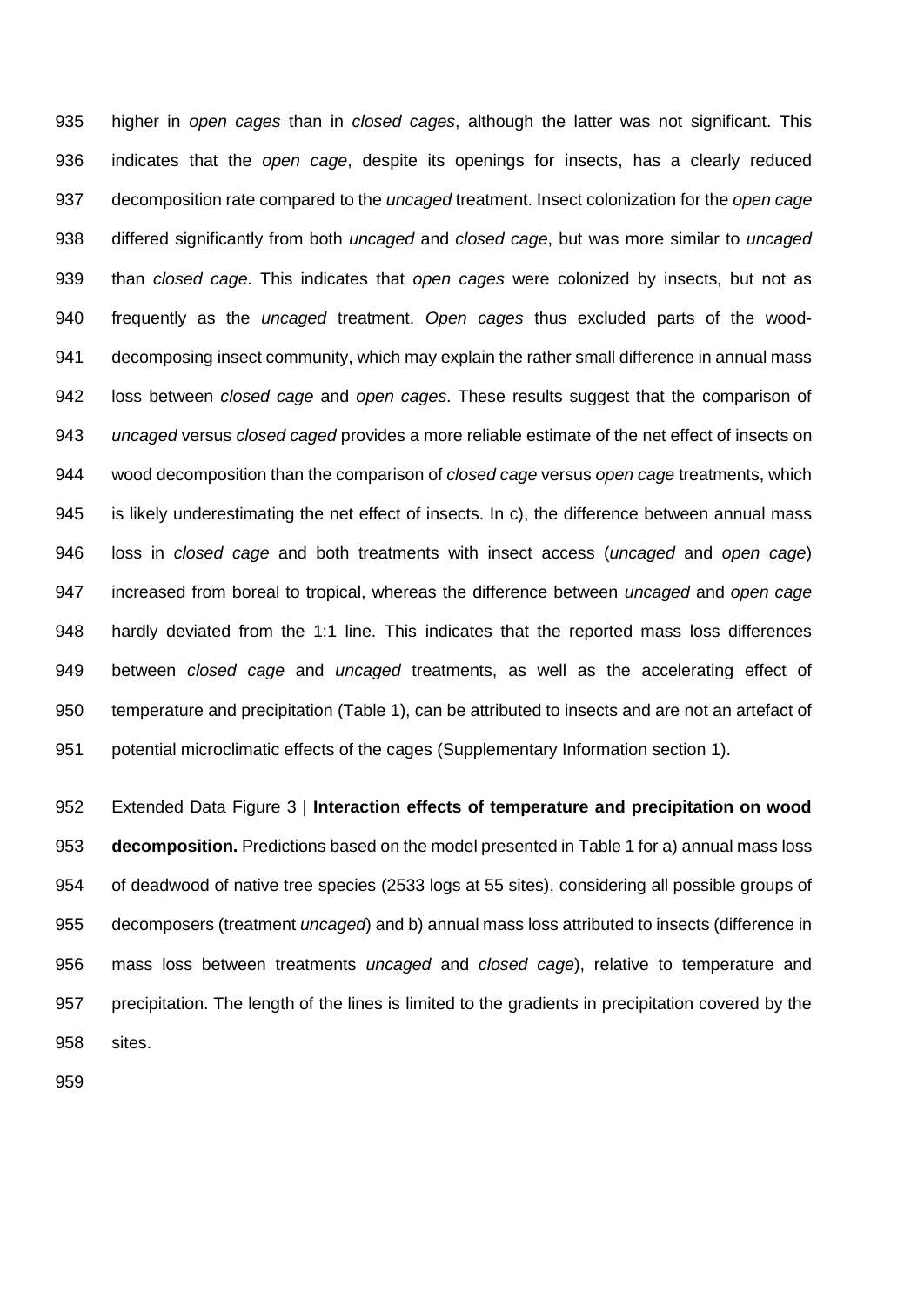Extended Data Figure 4 | **Model evaluation against independent data**. Comparison of 157 independent observations of annual deadwood decomposition rates measured for larger 962 diameter wood in previous deadwood surveys (red dots, Harmon et al. $^{28}$ ) with the predictions from our model for the same locations (blue triangles). Lines indicate the relationship between 964 decomposition rate and mean annual temperature from Harmon et al.<sup>28</sup> (red dashed line, 965 k=0.0184e<sup>0.0787\*temperature</sup>) and for our model (blue line, k=0.0171e <sup>0.0812\*temperature</sup>). Good correspondence of both curves indicates that our models of global carbon release from deadwood provide robust estimates despite being based on experimental deadwood with ~3 cm diameter (for detailed discussion, see Supplementary Information section 1).

 Extended Data Figure 5 | **Global deadwood carbon fluxes.** a) Total annual release of deadwood carbon from decomposition including all decomposers and b) annual release of 971 deadwood carbon due to the net effect of insects. Light grey areas indicate values of ±0.1 Mg 972 carbon ha<sup>-1</sup> a<sup>-1</sup> and white areas are non-forest systems. c) Latitudinal distribution of global deadwood carbon fluxes per hectare.

 Extended Data Figure 6 | **Processing steps for the global deadwood carbon map** a) 975 Aboveground forest biomass (Mg ha<sup>-1</sup>) aggregated to 5' from the GlobBiom data set. b) Total 976 live carbon (Mg ha<sup>-1</sup>) by extending a) with root biomass<sup>56</sup> and conversion to carbon. c) 977 Proportion of gymnosperm forests derived from the GLCNMO2013<sup>60</sup> data set. The proportion 978 of angiosperm cover is 1 – gymnosperm cover. White = non-forested area.

979 Extended Data Figure 7 | **Bioclimatic space for robust predictions.** Climate conditions outside of the range of prediction models for a) angiosperm and b) gymnosperm species in climate space (left) and mapped (right). Left: dark-blue points are outside of the range defined by a convex hull around the experimental sites (black triangles). Right: The colors on the maps indicate the absolute difference between the local climate and the climate used for prediction for temperature (red color channel) and precipitation (blue color channel) with black meaning no difference. White areas indicate that no gymnosperm or angiosperm forest, respectively,